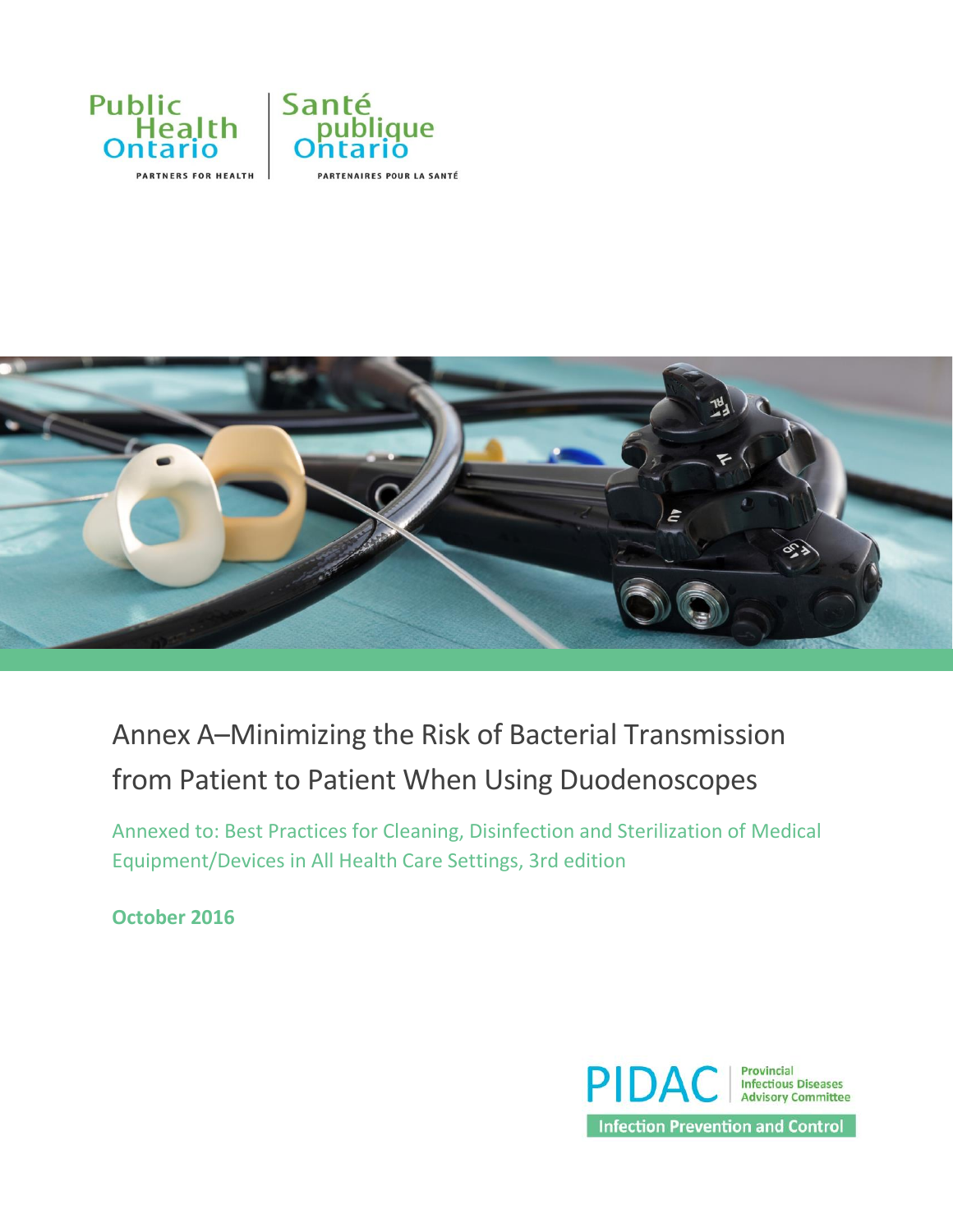## Public Health Ontario

Public Health Ontario is a Crown corporation dedicated to protecting and promoting the health of all Ontarians and reducing inequities in health. Public Health Ontario links public health practitioners, frontline health workers and researchers to the best scientific intelligence and knowledge from around the world. Public Health Ontario provides expert scientific and technical support to government, local public health units and health care providers relating to the following:

- communicable and infectious diseases
- **Infection prevention and control**
- environmental and occupational health
- **EXECUTE:** emergency preparedness
- **•** health promotion, chronic disease and injury prevention
- **Part of the public health laboratory services**

Public Health Ontario's work also includes surveillance, epidemiology, research, professional development and knowledge services. For more information, visit [www.publichealthontario.ca](http://www.publichealthontario.ca/)

#### **How to cite this document:**

Ontario Agency for Health Protection and Promotion (Public Health Ontario), Provincial Infectious Diseases Advisory Committee. Annex A—Minimizing the risk of bacterial transmission from patient to patient when using duodenoscopes. Annexed to: Best practices for cleaning, disinfection and sterilization of medical equipment/devices in all health care settings. Toronto, ON: Queen's Printer for Ontario; 2016.

Public Health Ontario acknowledges the financial support of the Ontario Government.

©Queen's Printer for Ontario, 2016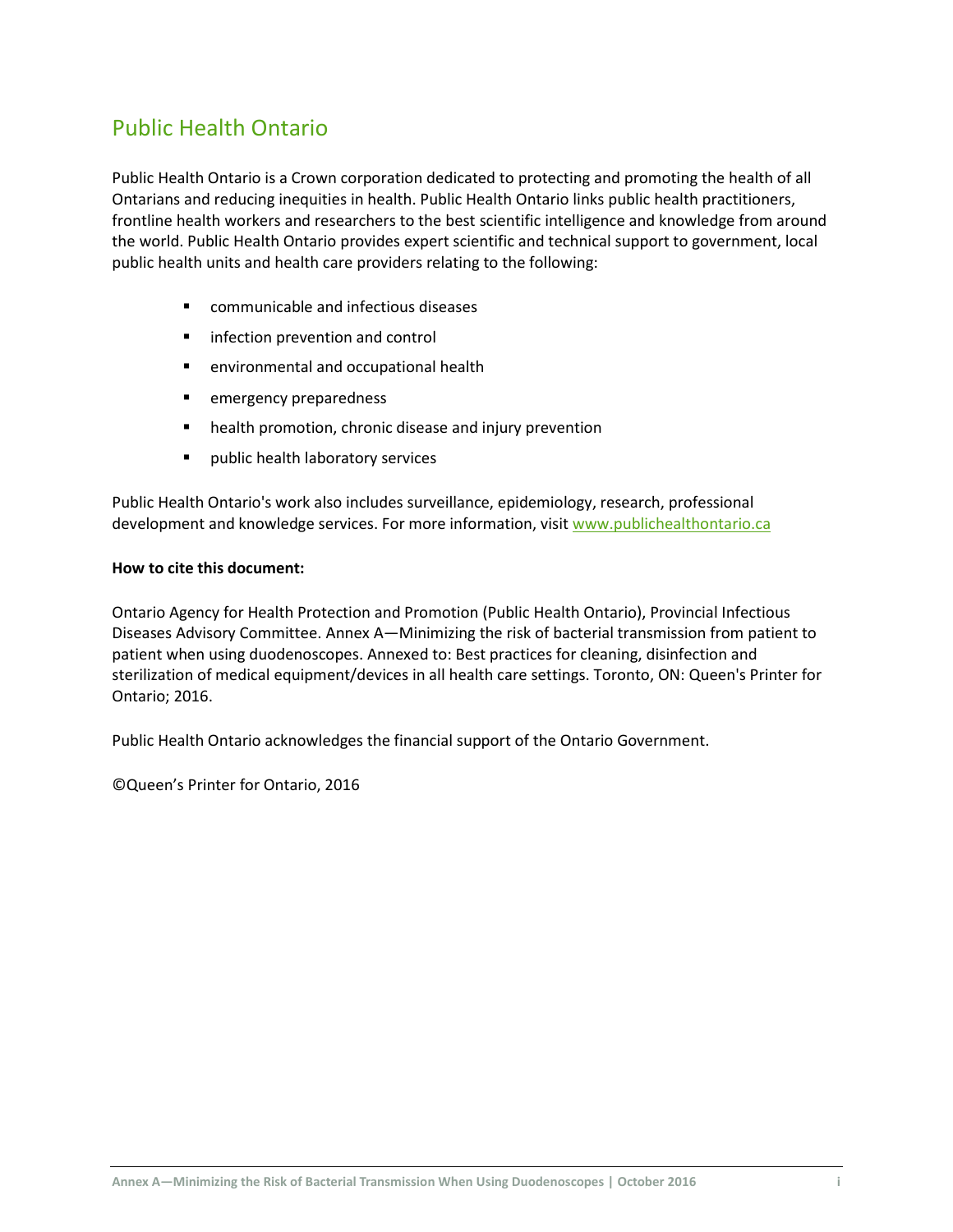## Disclaimer

#### **Disclaimer for Best Practice Documents:**

This document was developed by the Provincial Infectious Diseases Advisory Committee on Infection Prevention and Control (PIDAC-IPC). PIDAC-IPC is a multidisciplinary scientific advisory body that provides evidence-based advice to Public Health Ontario (PHO) regarding multiple aspects of infectious disease identification, prevention and control. PIDAC-IPC's work is guided by the best available evidence and updated as required. Best practice documents and tools produced by PIDAC-IPC reflect consensus on what the committee deems prudent practice and are made available as a resource to public health and health care providers. PHO assumes no responsibility for the results of the use of this document by anyone.

This document may be reproduced without permission for non-commercial purposes only and provided that appropriate credit is given to Public Health Ontario. No changes and/or modifications can be made to this document without explicit written permission from Public Health Ontario.

#### **NOTES: This document is intended to provide best practices only. Health care settings are encouraged to work towards these best practices in an effort to improve quality of care.**

Provincial Infectious Diseases Advisory Committee (PIDAC)

Tel: 647-260-7100 Email: [pidac@oahpp.ca](mailto:pidac@oahpp.ca)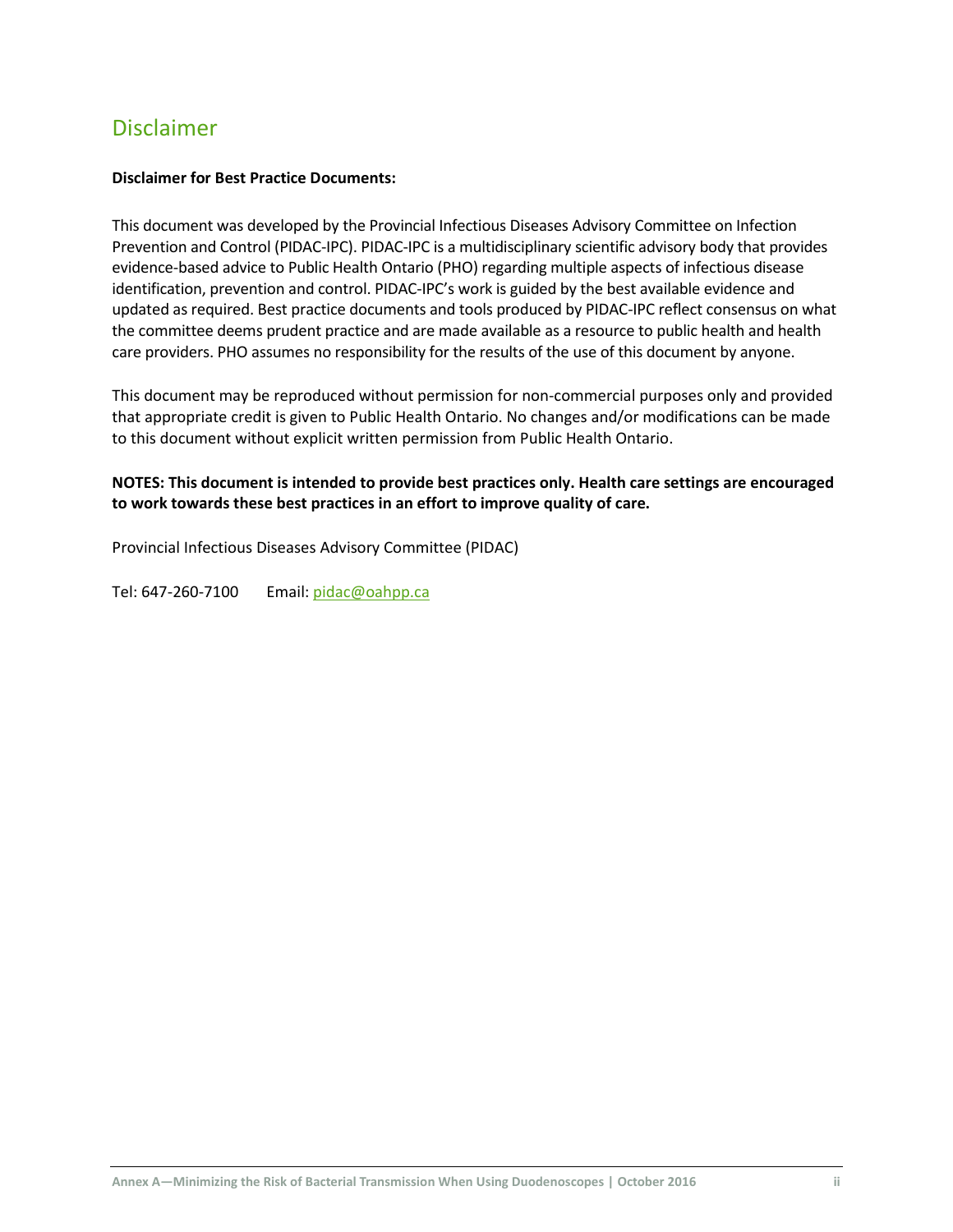# Table of Contents

|                |     | Section One: Potential Strategies to Reduce the Risk of Bacterial Transmission from Duodenoscopes. 5 |
|----------------|-----|------------------------------------------------------------------------------------------------------|
| 1.             |     |                                                                                                      |
| 2.             |     |                                                                                                      |
|                | 2.1 |                                                                                                      |
|                | 2.2 |                                                                                                      |
| 3.             |     |                                                                                                      |
| 4.             |     |                                                                                                      |
|                | 4.1 |                                                                                                      |
|                | 4.2 |                                                                                                      |
| 5.             |     | Clinical Surveillance of Patients Before and After Duodenoscopy and Informed Consent 13              |
|                | 5.1 |                                                                                                      |
|                | 5.2 |                                                                                                      |
|                | 5.3 |                                                                                                      |
|                |     | Section Two: Summary of Recommendations for Minimizing the Risk of Bacterial Transmission from       |
|                |     |                                                                                                      |
|                |     |                                                                                                      |
| <b>Tables:</b> |     |                                                                                                      |
|                |     |                                                                                                      |
|                |     |                                                                                                      |
|                |     |                                                                                                      |
|                |     |                                                                                                      |
|                |     |                                                                                                      |
|                |     |                                                                                                      |
|                |     |                                                                                                      |
|                |     |                                                                                                      |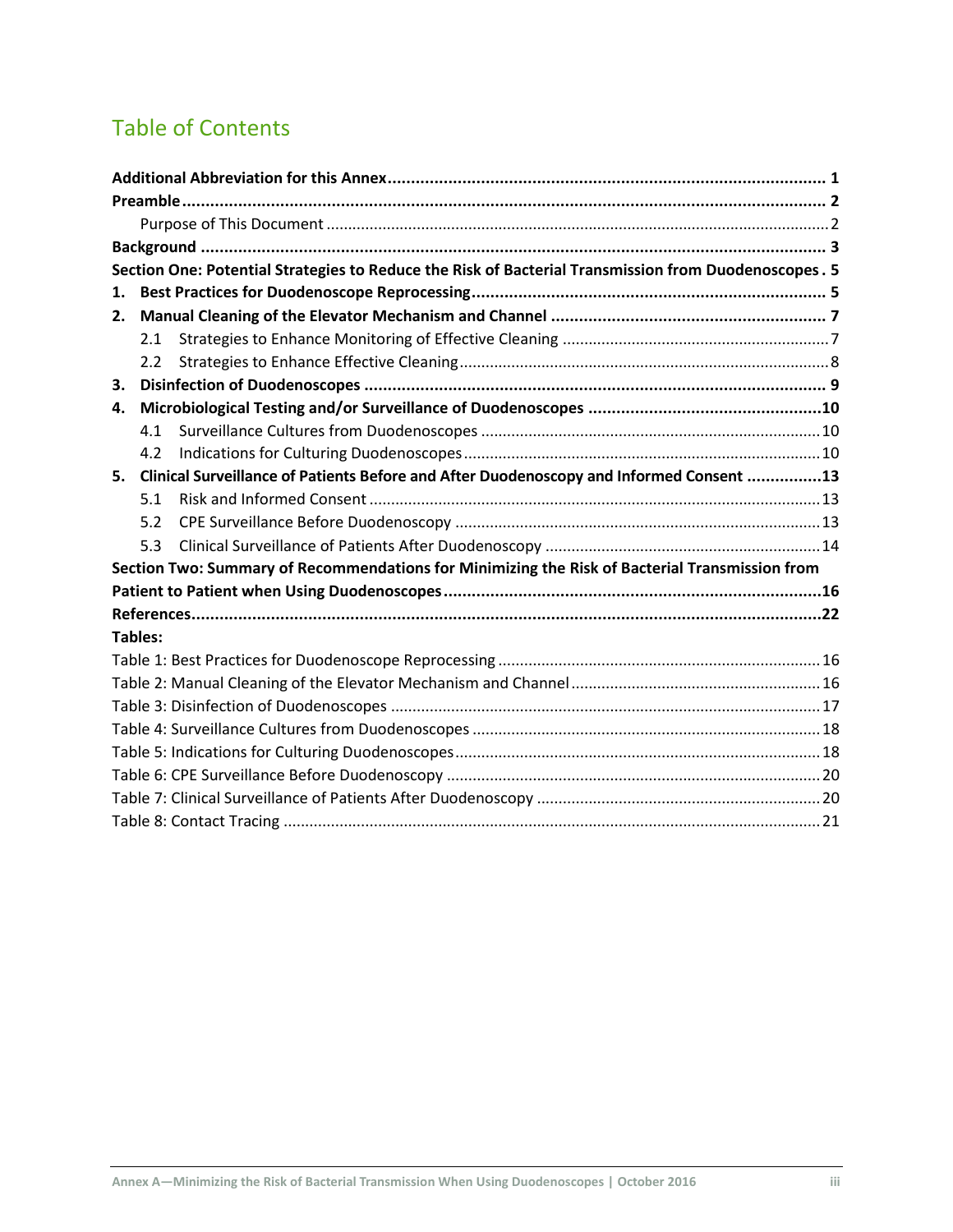# <span id="page-4-0"></span>Additional Abbreviation for this Annex

CPE carbapenemase-producing Enterobacteriaceae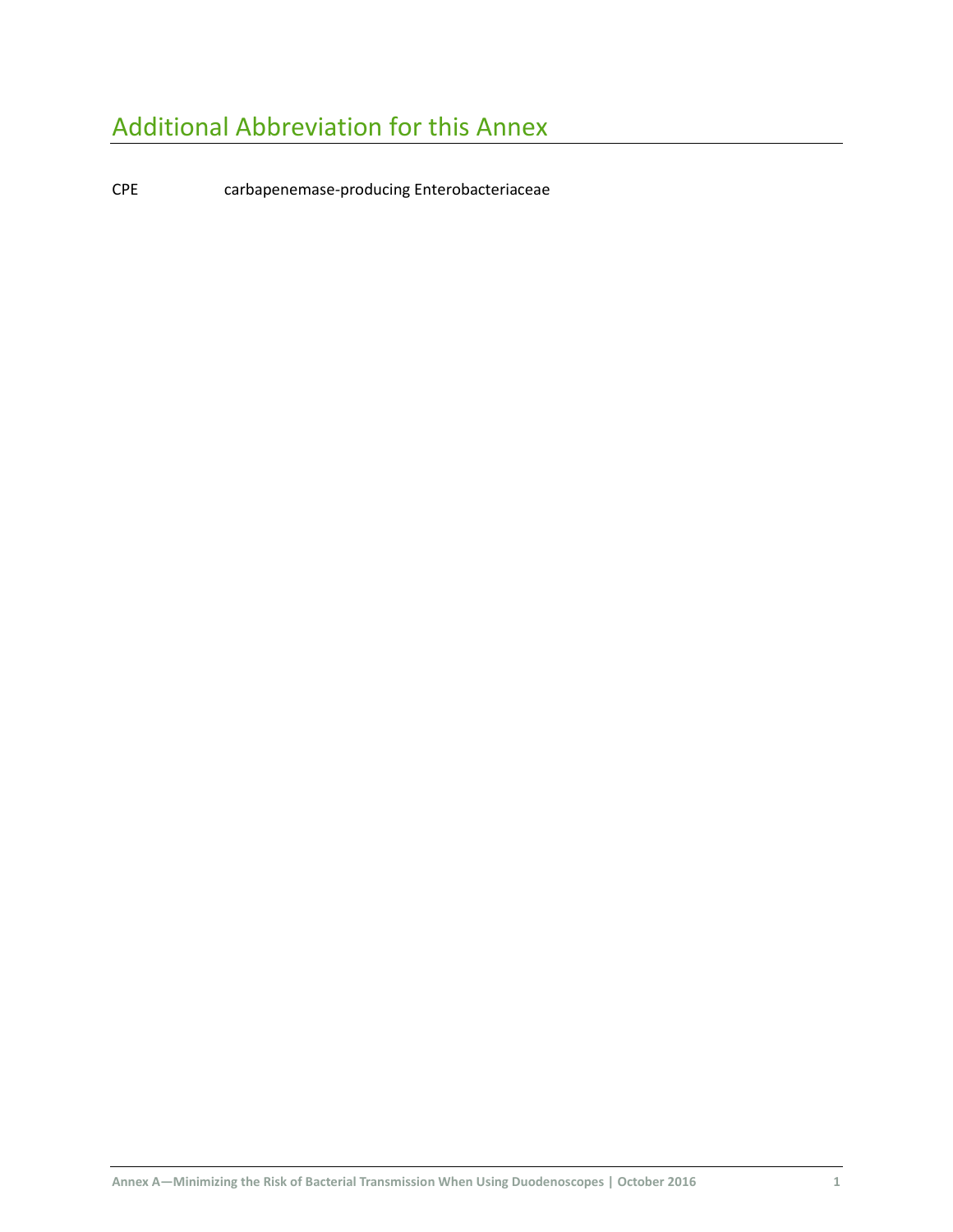## <span id="page-5-0"></span>Preamble

## <span id="page-5-1"></span>**Purpose of This Document**

This document is an extension to the Public Health Ontario *[Best Practices for Cleaning, Disinfection and](http://www.publichealthontario.ca/en/eRepository/PIDAC_Cleaning_Disinfection_and_Sterilization_2013.pdf)  [Sterilization of Medical Equipment/Devices in All Health Care Settings](http://www.publichealthontario.ca/en/eRepository/PIDAC_Cleaning_Disinfection_and_Sterilization_2013.pdf)* (main body).

Recent outbreaks have demonstrated that adherence to current guidelines for endoscope reprocessing may not be sufficient to prevent bacterial transmission following the use of endoscopic retrograde cholangiopancreatography (ERCP) endoscopes (i.e., duodenoscopes).<sup>1-9</sup> Design features inherent to all currently available duodenoscopes make effective cleaning and disinfection challenging.<sup>1,8,10-12</sup> Until a definitive solution is identified, health care facilities where duodenoscopy is performed need to be aware of the risk of bacterial transmission associated with duodenoscopes and should ensure guidelines for reprocessing endoscopes are strictly followed. Some facilities have also implemented, or are considering the implementation of, additional steps in an attempt to further reduce the risk to patients.

This document outlines current concerns with respect to duodenoscope-associated outbreaks and the effectiveness of duodenoscope reprocessing. It also reviews some of the advantages and disadvantages of potential strategies to reduce the risk of bacterial transmission secondary to duodenoscopy.

The recommendations are based on current professional guidelines for medical device and/or endoscope reprocessing,  $10,13,14$  reports of duodenoscope-related outbreak investigations,  $15,16$  and expert opinion.<sup>17-23</sup> This document does not replace manufacturers' instructions for duodenoscope reprocessing, the recommendations provided in th[e main body](http://www.publichealthontario.ca/en/eRepository/PIDAC_Cleaning_Disinfection_and_Sterilization_2013.pdf) of this document (I.2.M, pages 44-48), or other applicable professional guidelines for medical device and/or endoscope reprocessing.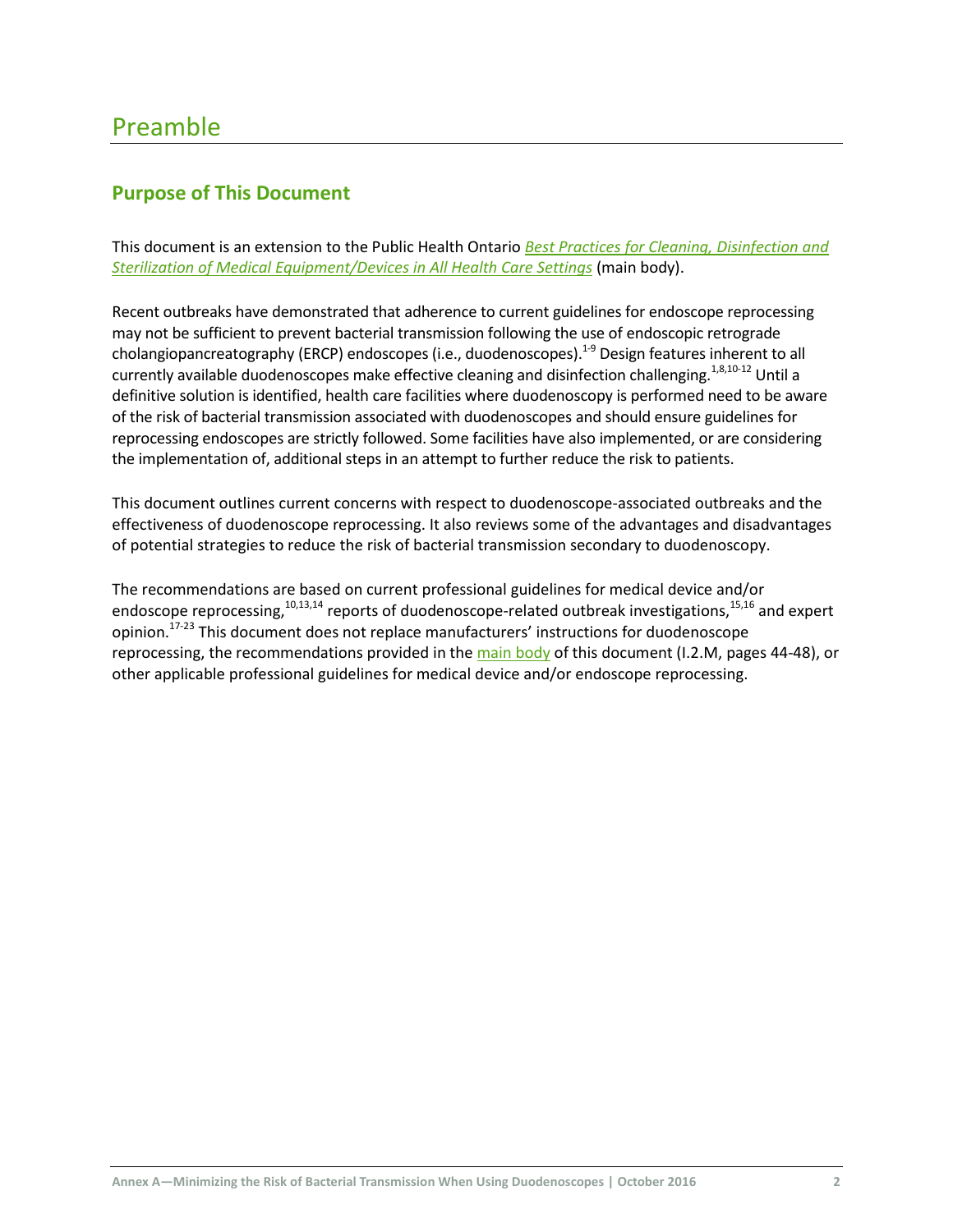## <span id="page-6-0"></span>Background

Gastrointestinal endoscopes are challenging to reprocess due to their narrow and angulated internal lumens and irregular, hard to reach surfaces, combined with the high levels of bacterial contamination that occurs following routine use.



**Figure 1: Close-up view of an ERCP endoscope tip (Source: US Food and Drug Administration)**

Duodenoscopes are side-viewing endoscopes that differ from other gastrointestinal endoscopes in having an elevator mechanism and elevator recess at the distal end of the endoscope that allow accessories to be moved into and out of the endoscope field (Figure 1). Duodenoscopes also have an elevator channel that connects the distal elevator mechanism to the operator controls at the proximal end of the endoscope. In newer models, the elevator channel is sealed, and the channel cannot be accessed for cleaning and cannot be cleaned should it become contaminated.<sup>24</sup> The elevator mechanism, recess and channel (if unsealed) are difficult to

access for cleaning and the elevator mechanism contains complex mechanical parts including hinges that are difficult to clean. $11,24$ 

Effective reprocessing of endoscopes requires pre-cleaning at the point of use, manual cleaning prior to disinfection, high-level disinfection (HLD) (or sterilization), thorough drying, and safe storage.<sup>10,25,26</sup> All the steps are essential to ensure adequate removal of bacteria (and other pathogens) from the endoscope and to prevent recontamination. Failure to correctly perform any of the above steps according to the manufacturers' instructions and current professional guidelines can result in bacterial transmission. Transmission can also result from the use of damaged or defective endoscopes, or endoscopes with design flaws that prevent any of these steps from being carried out effectively.<sup>1,8,12,27,28</sup>

Over the last five years, outbreaks of multidrug-resistant bacteria, and in particular of carbapenemaseproducing Enterobacteriaceae (CPE), have been associated with the use of duodenoscopes.<sup>3-7</sup> These outbreaks occurred despite apparent adherence to best practices for endoscope reprocessing.<sup>11,24</sup> In some cases, duodenoscopes remained culture positive or continued to transmit infection despite multiple reprocessing cycles.<sup>7,8,20</sup> No evidence of viral transmission has been associated with any of these duodenoscopy-associated outbreaks.<sup>10</sup>

Assessments performed by the US Food and Drug Administration and others, have concluded that the root cause of these outbreaks is the design of current duodenoscopes, which prevents complete cleaning of the elevator mechanism, elevator recess and/or elevator channel.<sup>11,24</sup> Even minor breaches in the protocols for cleaning and drying may also contribute to these outbreaks by leading to biofilm formation and persistent bacterial contamination.

Currently, there is not a clear understanding of the frequency of bacterial transmission related to the use of duodenoscopes or the degree of risk faced by patients. It is likely that the incidence of transmission is considerably higher than the incidence of reported outbreaks, given that the transmission of non– multidrug-resistant, non-CPE bacteria would not be detected or reported in most cases.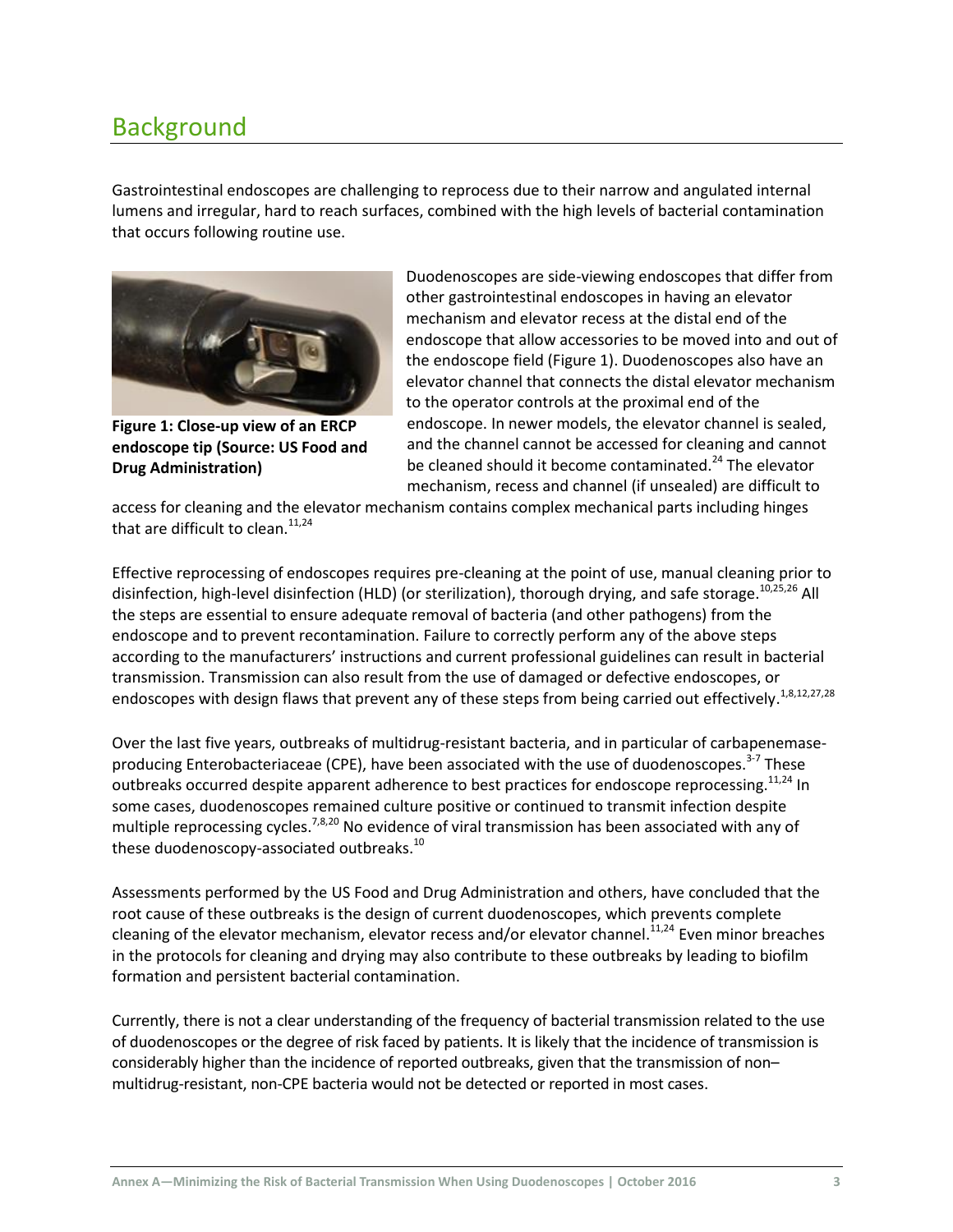A definitive solution to the problem of bacterial transmission secondary to persistent contamination of duodenoscopes following reprocessing must be found and will require design changes to current duodenoscopes. Industry and regulatory bodies should prioritize this issue. In the interim, facilities that perform duodenoscopy must ensure that reprocessing guidelines and updated manufacturers' instructions are meticulously followed, and must identify post-duodenoscopy transmission events or outbreaks. Facilities may also consider adopting additional processes and procedures intended to further reduce this risk that are not included in the recommendations in current endoscopy reprocessing guidelines. These additional measures are based on theoretical considerations and expert opinion. Implementation of additional procedures should be done only after careful consideration of their benefits and risks, and with the recognition that none have yet been demonstrated to reduce the risk of bacterial transmission and/or outbreaks associated with the use of duodenoscopes.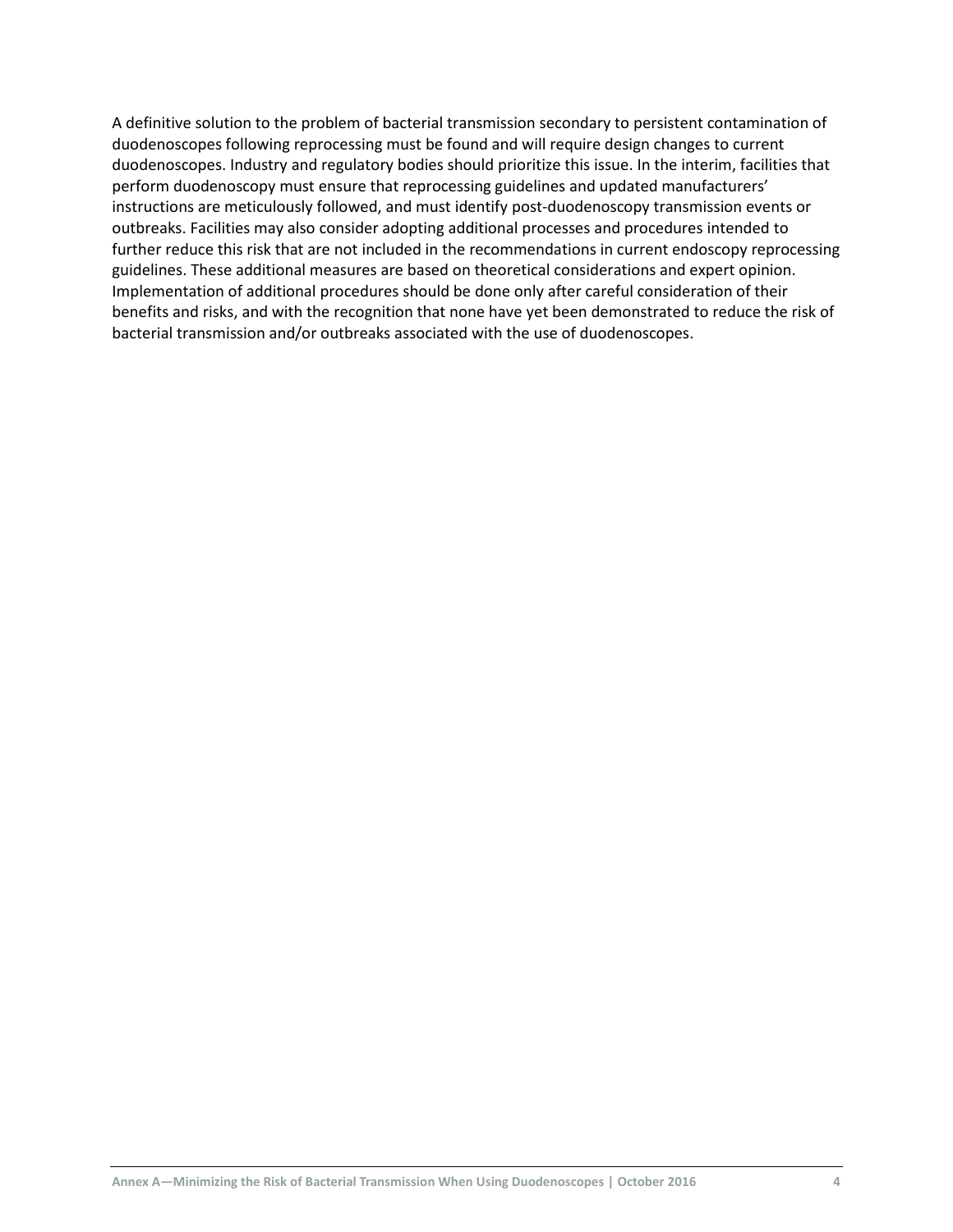# <span id="page-8-0"></span>Section One: Potential Strategies to Reduce the Risk of Bacterial Transmission from Duodenoscopes

## <span id="page-8-1"></span>1. Best Practices for Duodenoscope Reprocessing

Reports of recent outbreaks, while not identifying major deviations from best practices, do identify minor issues related to duodenoscope cleaning and duodenoscope drying that may have led to biofilm formation, subsequent disinfection failure, and bacterial transmission.<sup>3-5,7</sup> Once biofilm forms within an endoscope, it may persist despite subsequent reprocessing. Thus, consistent adherence to reprocessing recommendations, particularly with regards to pre-cleaning, cleaning, drying and storage of endoscopes, is essential as inconsistency in practices may result in biofilm formation and persistent contamination of the duodenoscope.<sup>8</sup> Thus, although adherence to current guidance may not be sufficient to eliminate the risk of bacterial transmission secondary to duodenoscopy, the risk of transmission will be higher at centres that do not rigorously adhere to currently recognized best practices.

It is essential that all facilities review their duodenoscope reprocessing policies and protocols to ensure that:

- They are consistent with current best practice guidance and updated manufacturers' instructions.
- They provide appropriate education and training to all individuals involved in endoscope reprocessing.
- **They implement a quality assurance program to ensure that best practices are applied** consistently and maintained over time.

**Health care facilities where duodenoscopy is performed should comply with the best practices described in the following guidance documents:**

- **1. PIDAC's** *Best Practices [for Cleaning, Disinfection and Sterilization of Medical Equipment/](http://www.publichealthontario.ca/en/eRepository/PIDAC_Cleaning_Disinfection_and_Sterilization_2013.pdf) [Devices in All Health Care Settings](http://www.publichealthontario.ca/en/eRepository/PIDAC_Cleaning_Disinfection_and_Sterilization_2013.pdf)***, Section I, chapter 2, sub-section M (pages 44 to 49).**
- **2. Public Health Agency of Canada.** *[Infection Prevention and Control Guideline for Flexible](http://www.phac-aspc.gc.ca/nois-sinp/guide/endo/pdf/endo-eng.pdf)  [Gastrointestinal Endoscopy and Flexible Bronchoscopy.](http://www.phac-aspc.gc.ca/nois-sinp/guide/endo/pdf/endo-eng.pdf)*

The core components of these best practices relevant for duodenoscope reprocessing include, but are not limited to, the following elements:

- Adhere strictly to best practices for duodenoscope reprocessing as described in current manufacturers' instructions, applicable professional guidelines, and the relevant sections of the **[main body](http://www.publichealthontario.ca/en/eRepository/PIDAC_Cleaning_Disinfection_and_Sterilization_2013.pdf)** of this document (I.2.M, pages 44-48).
- Check regularly for updates to standards, best practice guidelines and manufacturers' instructions;<sup>29</sup> adapt their organizational policies and procedures promptly as appropriate; and re-train reprocessing staff whenever procedures are updated.
- **All aspects of duodenoscope reprocessing shall be supervised and shall be performed by** knowledgeable, trained personnel.<sup>29,30</sup>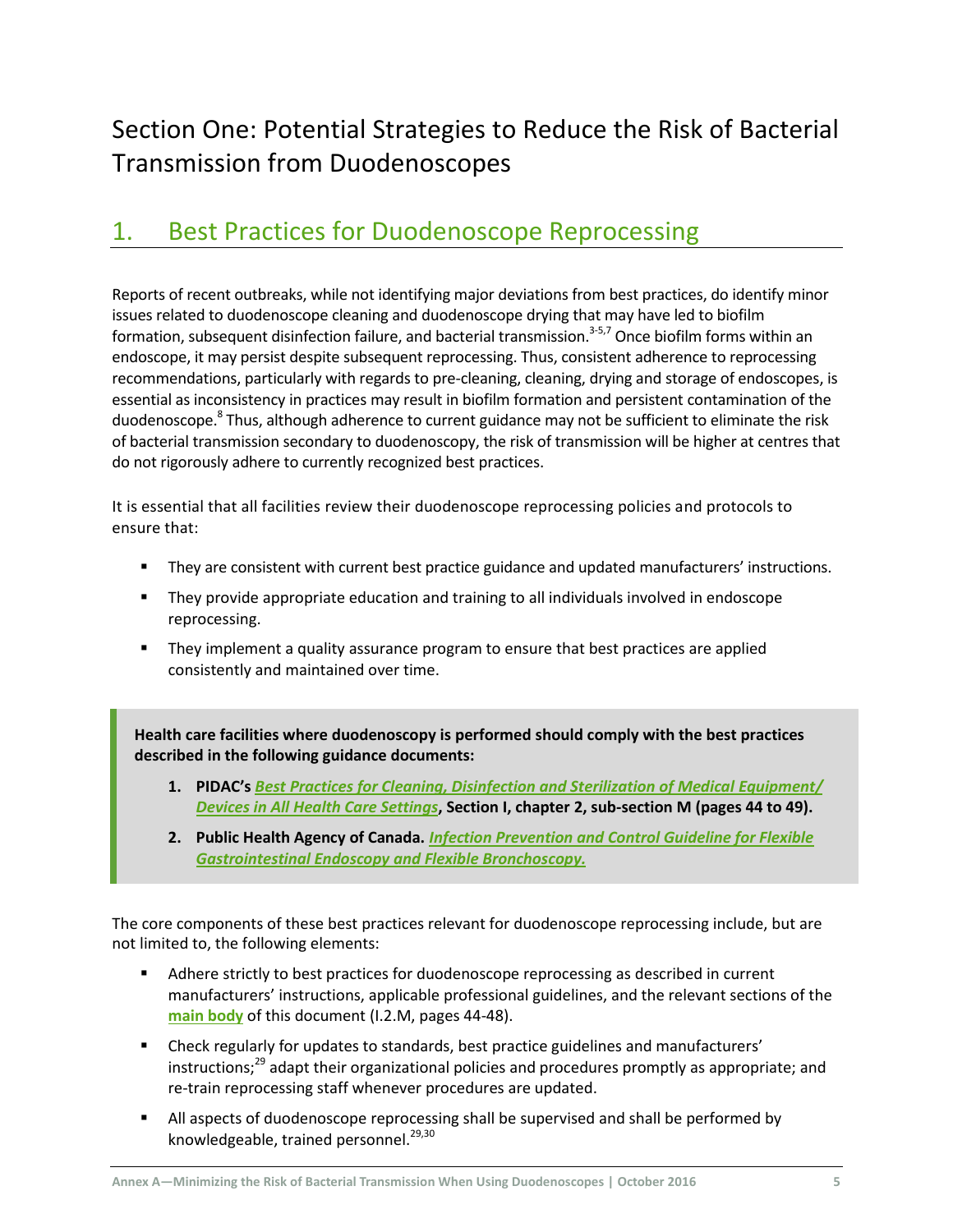- Health care facilities where duodenoscopy is performed must ensure that all essential steps required for duodenoscope reprocessing are performed consistently including: $1$ 
	- **P** pre-cleaning
	- **n** manual (mechanical) cleaning
	- **high-level disinfection or sterilization**
	- **drying**
	- **storage and transport**
- Storage of duodenoscopes in an appropriately designed storage cabinet for heat sensitive endoscopes (SCHE) is an essential practice to ensure complete drying, prevent biofilm formation, and minimize recontamination or growth of residual bacteria. SCHE are wellventilated cabinets that allow duodenoscopes to be stored vertically. In one study, storage of endoscopes in a SCHE resulted in a significant reduction in endoscope contamination postreprocessing.31-34
- Duodenoscopes shall routinely be inspected for defects, damage or loss of functionality with each use—if problems with the device are identified, the device shall be removed from use following reprocessing and sent to the manufacturer for repair.<sup>30</sup>
- A plan for regular, preventive maintenance of duodenoscopes should be in place at a frequency established by the facility and manufacturer; this may be particularly important for duodenoscopes that have sealed elevator channels to ensure that the O-rings are functioning as an effective seal and that there has been no contamination of the elevator channel.
- If the health care facility has not recently conducted observational audits of endoscope reprocessing, and particularly duodenoscope reprocessing, it must conduct an audit immediately and then repeat audits regularly (annually at the minimum) $^{10}$  or when practices change. Endoscope reprocessing practices must be audited by infection prevention and control in collaboration with the endoscope reprocessing leads to ensure that practice is consistent with facility policies and procedures.
- **EXT** Health care facilities where duodenoscopy is performed shall have a mechanism in place to link duodenoscopes to the patients for whom they were used in order to facilitate trace-back investigations in the event of an outbreak or reprocessing failure.<sup>30</sup>
- At any time a duodenoscope is implicated in a transmission event, it should be sent to the manufacturer for assessment and repair, and reprocessed and cultured on return (see [Section](#page-13-0)  [One, Chapter 4: Microbiological Testing and/or Surveillance of Duodenoscopes](#page-13-0) on pag[e 10](#page-13-0) for indications and instructions for culturing endoscopes).

#### *Recommendations*

- **1. Health care facilities that perform duodenoscopy must comply with currently accepted best practices for endoscope reprocessing as outlined in the [main body](http://www.publichealthontario.ca/en/eRepository/PIDAC_Cleaning_Disinfection_and_Sterilization_2013.pdf) of this document (I.2.M, pages 44-48) as well as other accepted best practice guidance documents and manufacturers' instructions. (N/A)**
- **2. Endoscopy reprocessing practices must be audited by infection prevention and control in collaboration with the endoscope reprocessing leads to ensure that practice is consistent with facility policies and procedures. (B-III)**
- **3. A duodenoscope that is implicated in a transmission event should be sent to the manufacturer for assessment and repair, and reprocessed and cultured on return. (B-III)**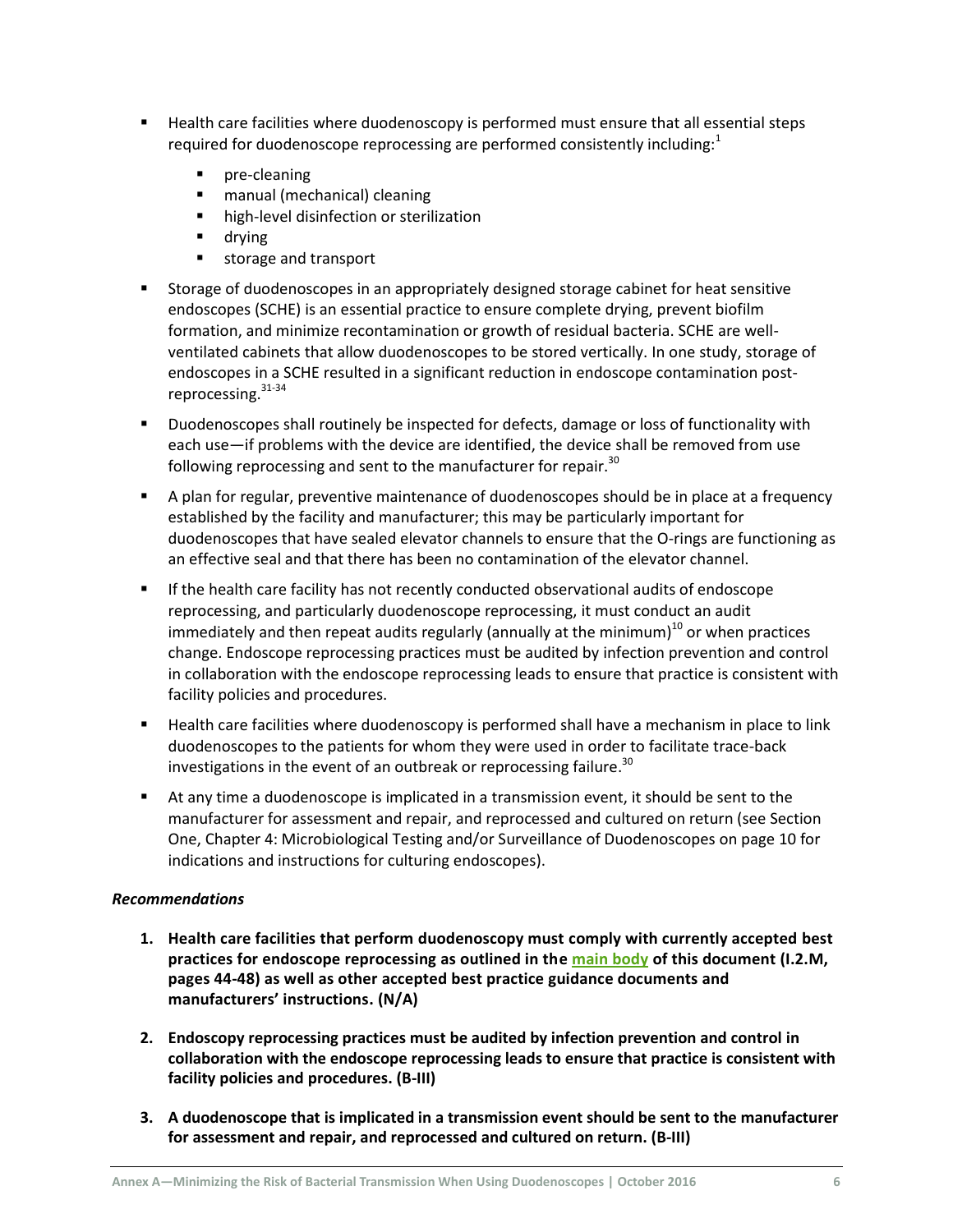# <span id="page-10-0"></span>2. Manual Cleaning of the Elevator Mechanism and Channel

Investigation of outbreaks and transmission events related to duodenoscopes has identified design features that are likely the primary cause of contamination and bacterial transmission.<sup>3,7,11,35</sup> In particular, the elevator mechanism and recess (and elevator channel in models where this channel is unsealed) are difficult to adequately clean. Persistent bacteria and/or organic debris in these areas can lead to the formation of biofilm that can impede both high-level disinfection and sterilization.<sup>35</sup> Additionally, even in newer models with sealed elevator channels, contamination of the channel may still occur and pose an additional challenge, as the channel cannot be accessed for cleaning.<sup>24,36</sup>

Cleaning is an essential step without which disinfection or sterilization will not be effective.<sup>37-40</sup> Efforts to enhance cleaning of the elevator mechanism, recess and channel are therefore a central focus of manufacturers' and others' recommendation to reduce bacterial transmission in duodenoscopes related to recent outbreaks.<sup>11,22,25</sup> These recommendations—arising from the US Food and Drug Administration, US Centers for Disease Control and Prevention, and manufacturers—suggest additional cleaning processes including raising and lowering the elevator mechanism throughout the cleaning process to facilitate cleaning on both sides of the mechanism, and careful inspection of the mechanism and recess for organic debris.<sup>41</sup>

It remains uncertain the degree to which enhanced methods of cleaning the elevator mechanism, recess and channel can reduce the risk of bacterial transmission. At least one outbreak has been identified at a centre that appeared to be compliant with enhanced manufacturers' recommendations for cleaning.<sup>42,43</sup> Nevertheless, these new manufacturers' recommendations should be followed. Given the uncertainty about the effectiveness of cleaning, a process for assessing the efficacy of cleaning (beyond what can be achieved through observational audits alone) may be useful.

## <span id="page-10-1"></span>**2.1 Strategies to Enhance Monitoring of Effective Cleaning**

It may be useful to consider the use of an audit tool designed to assess the adequacy of the cleaning process. A variety of tests designed to detect adenosine triphosphate (ATP), 1,11,20,44-56 protein, 11,44,46,48-53,57 carbodydrate $44,46,48,57$  and hemoglobin $44,46,48,49,53,57$  are currently available.

Adenosine triphosphate (ATP) is present in both bacterial and human cells. ATP bioluminescence testing can be performed following manual cleaning (and prior to disinfection) to check for residual biological residue on duodenoscopes.<sup>51,52,55</sup> Similarly, a variety of assays exist that can test for the presence of residual protein,<sup>48,50</sup> blood<sup>48,49</sup> or carbohydrate<sup>48</sup> residue on duodenoscopes after cleaning and prior to high-level disinfection. While the ATP bioluminescence test provides a quantitative result in relative light units, the other tests are most often qualitative and indicate either that biological material was detected or not detected. If using these tests, it would be important to test the areas of the duodenoscope of particular concern (e.g., elevator recess and mechanism, elevator channel if accessible).

Any of these tools could be considered for use either on a routine (i.e., for every duodenoscope reprocessed) or periodic (e.g., all scopes weekly or monthly) basis. Testing on a routine basis would ensure that any scope with residual biological material detected would undergo immediate repeat cleaning and this might help prevent the formation of biofilm. Both periodic and routine testing would allow implementation of cleaning procedure review, observational cleaning audits and/or additional training for cleaning staff if the frequency of "failed cleans" was above a predefined threshold.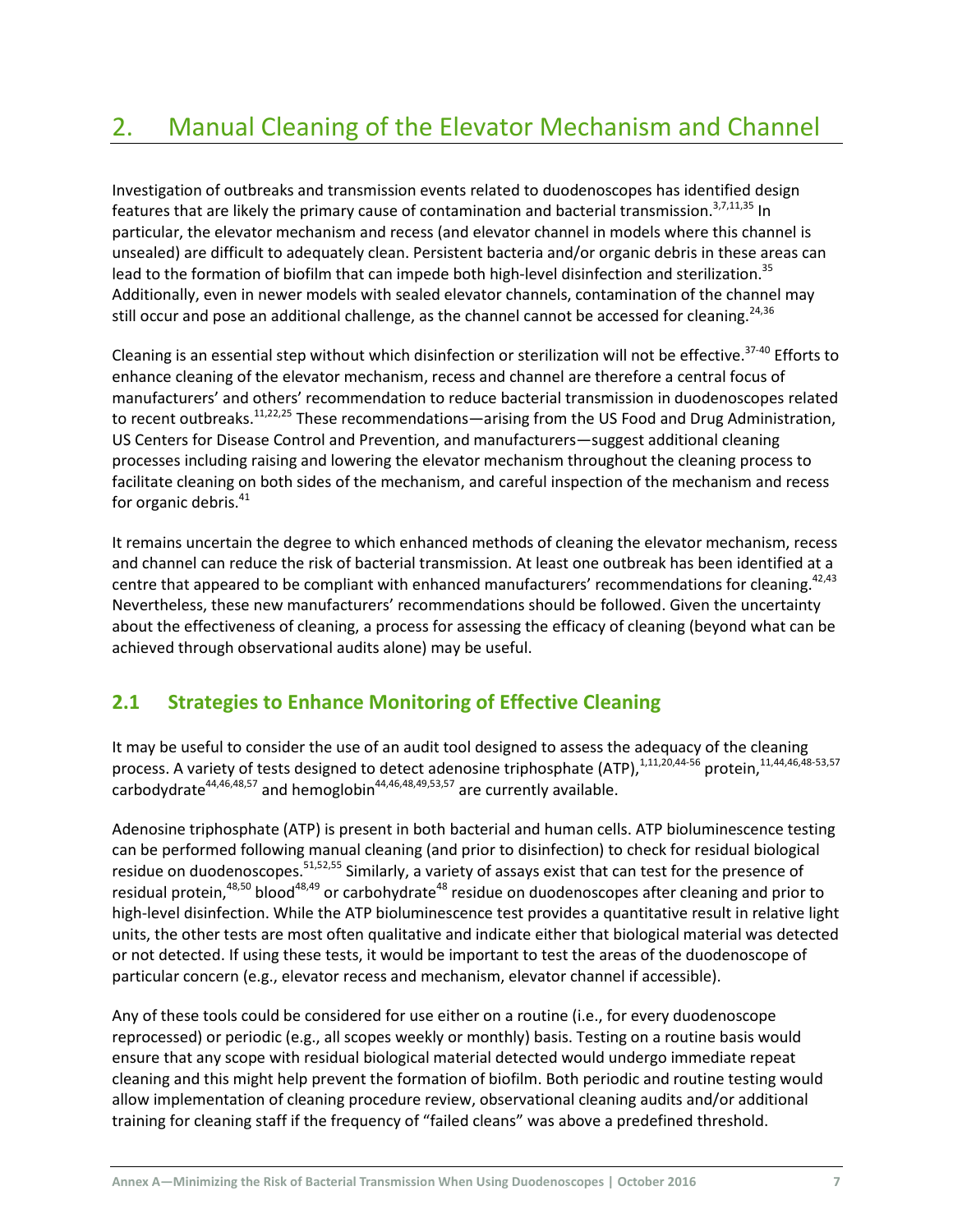Disadvantages of using ATP or biomarkers to monitor cleaning include the cost of the monitoring, an increase in turnaround time required due to cleaning.

## <span id="page-11-0"></span>**2.2 Strategies to Enhance Effective Cleaning**

A variety of approaches have been proposed that may increase the effectiveness of cleaning. Strategies specific to the elevator recess and mechanism include the use of a magnifying glass or borescope to carefully inspect for gross soil, and to ensure that such soil is removed, prior to disinfection. Additionally, several manufacturers have recommended the use of specific brushes for cleaning hard-to-reach areas.<sup>58</sup> These brushes should be disposable;<sup>10</sup> if reusable brushes are used, they must be cleaned and high-level disinfected between uses and discarded if damanged.<sup>59</sup> Raising and lowering the elevator mechanism throughout both the manual cleaning stages and the various rinsing stages may help ensure that debris is removed from all areas of the elevator recess.<sup>41,58</sup>

Some experts have recommended that high-level disinfection be performed twice to reduce total bacterial burden that may persist, particularly on duodenoscopes where biofilm has developed. For different reasons, it may be useful to perform a "double clean" step prior to disinfection. A double clean may reduce the risk of error and increase the thoroughness of the cleaning step, minimizing the risk for biofilm formation. Use of a different individual for the second clean may also help to prevent errors related to differences in practice between technicians. However, this may not be an option in smaller centres with limited staff and in no case should untrained staff perform cleaning. A disadvantage of double cleaning is an increase in time for cleaning, and the need for extra staffing.

It is also essential to ensure that written cleaning protocols are up to date and that staff performing cleaning are appropriately trained and supervised.

#### *Recommendations:*

- **4. Prior to high-level disinfection or sterilization, duodenoscopes must be thoroughly cleaned manually regardless of whether an automated endoscope reprocessor is used. (B-II)** 13
- **5. Facilities may consider using ATP bioluminescence or testing for other biological markers (e.g., blood, protein, carbohydrate) using a Health Canada approved assay as a quality check of precleaning and manual cleaning processes. (C-III)**
- **6. The elevator mechanism and recess should be carefully inspected during manual cleaning to ensure that all gross contamination is removed; the use of a magnifying lens or borescope to increase detection of gross contamination may be considered. (C-III)**<sup>20</sup>
- **7. The elevator mechanism shall be raised and lowered throughout the manual cleaning process**  to allow brushing on both sides of the device. (CSA Z314.8)<sup>30,41</sup>
- **8. The elevator mechanism should be raised and lowered while flushing the elevator channel with enzymatic detergent and during subsequent rinsing of the elevator channels with water. (C-III)**
- **9. Facilities may consider a double cleaning process, during which the duodenoscope is manually cleaned twice, ideally by a second trained cleaner. (C-III)**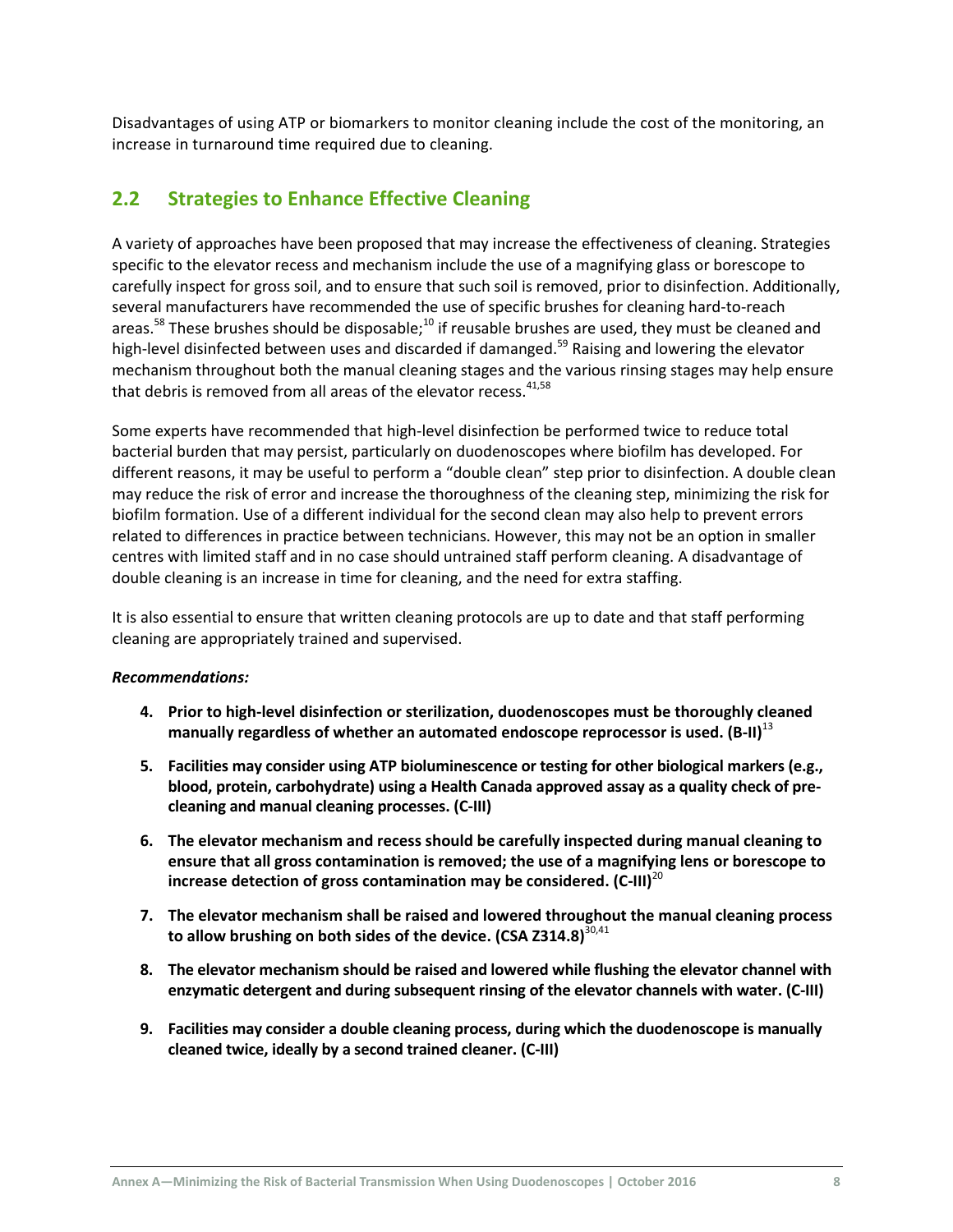<span id="page-12-0"></span>For routine use, duodenoscopes require a minimum of high-level disinfection. Accessories used with duodenoscopes that perform biopsies or otherwise penetrate sterile spaces require sterilization. High temperatures damage duodenoscopes and when sterilization is indicated, low-temperature sterilization processes are required.

In some duodenoscope-related outbreaks, switching from high-level disinfection to low-temperature ethylene oxide sterilization was used as an outbreak control strategy. Because ethylene oxide sterilization was combined with other outbreak control interventions, it is difficult to ascertain whether the change to ethylene oxide contributed to control of the outbreak.<sup>3,60,61</sup> In one study, contamination with CPE was detected despite the use of ethylene oxide sterilization.<sup>62</sup> Previous data suggests that when manual cleaning is inadequate and/or when biofilm formation has occurred on the duodenoscope, lowtemperature sterilization methods are not effective (and may even be less effective than high-level disinfection.<sup>38</sup> Additionally, there are specific concerns with the use of ethylene oxide sterilization as it results in damage to endoscopes, is associated with occupational health risks, and is no longer available at most Ontario health care facilities. 1

In an attempt to reduce the risk of transmission by increasing the margin of safety associated with duodenoscope reprocessing, and given a lack of evidence that low-temperature sterilization is superior to high-level disinfection, double reprocessing has been suggested as a strategy to reduce bacterial contamination of duodenoscopes.<sup>1</sup>

There are two double reprocessing strategies that have been described. $^1$  One involves cleaning and highlevel disinfection, followed by an additional low-temperature sterilization step (e.g., ethylene oxide sterilization or liquid chemical sterilization). The other involves cleaning and high-level disinfection, followed by a second high-level disinfection step. The rationale for considering double disinfection is that, for duodenoscopes that remain contaminated after the first reprocessing step, the second step will further reduce the bacterial load, minimizing the risk of infection.<sup>1</sup>

While double reprocessing makes theoretical sense, neither double reprocessing strategy has been demonstrated to reduce duodenoscope-related bacterial transmission events or outbreaks. It also bears emphasis that outbreak reports describe situations where duodenoscopes remained contaminated and/or continued to transmit bacteria despite their being reprocessed multiple times, $4,7$  suggesting that once a contaminated biofilm exists, repeated disinfection is not effective.

Disadvantages of a double reprocessing approach include increased cost and turnaround time required for reprocessing and potentially some reduction in the life expectancy of the duodenoscope.

#### *Recommendations:*

- **10. Health care facilities at which duodenoscopy is performed may consider double reprocessing as a potential strategy to reduce the risk of bacterial transmission related to duodenoscopes. (C-III)**
- **11. Health care facilities that adopt a double reprocessing strategy can repeat their high-level disinfection step, or add a low-temperature sterilization step to the initial high-level disinfection step, after considering the risks and benefits of the sterilization method chosen, and ensuring that the methods are compatible with the specific duodenoscope used. (C-III)**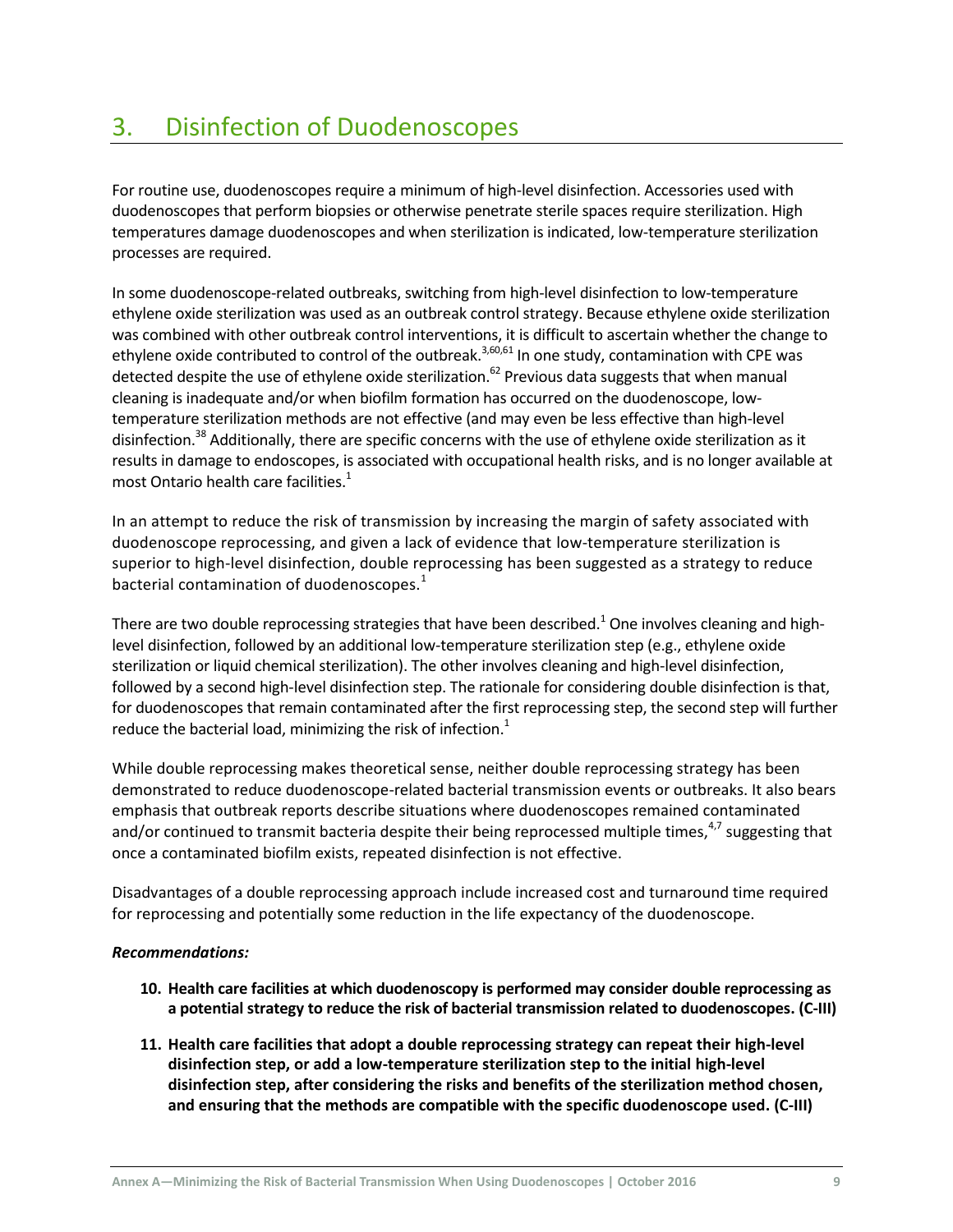# <span id="page-13-0"></span>4. Microbiological Testing and/or Surveillance of Duodenoscopes

## <span id="page-13-1"></span>**4.1 Surveillance Cultures from Duodenoscopes**

Current Canadian, US and European guidelines recommend that culturing of endoscopes is appropriate when epidemiological analysis links exposure to endoscopes with transmission of bacterial pathogens.<sup>10,15,20,27,63-66</sup> As CPE and other multidrug-resistant bacterial outbreaks associated with duodenoscope use are increasingly being reported, all facilities performing duodenoscopy should have protocols in place to allow culturing of endoscopes, particularly duodenoscopes. 63,67

Developing a protocol for duodenoscope sampling and laboratory protocols for testing requires collaboration with the microbiology laboratory that will be performing the testing. It is beyond the scope of this document to provide protocols for sampling endoscopes and processing endoscope cultures. General guidance is available in Public Health Agency of Canada's *[Infection Prevention and Control](http://www.phac-aspc.gc.ca/nois-sinp/guide/endo/pdf/endo-eng.pdf)  [Guidelines for Flexible Gastrointestinal Endoscope and Flexible Bronchoscopy](http://www.phac-aspc.gc.ca/nois-sinp/guide/endo/pdf/endo-eng.pdf)*, and also from the US Centers for Disease Control and Prevention and others.<sup>10,15,19-21,59,63</sup>

#### *Recommendations:*

- **12. All health care facilities that perform duodenoscopy should develop protocols for how duodenoscopes should be sampled and how cultures should be performed (C-III).**
- **13. Sampling and culturing protocols should be developed in collaboration with the microbiology laboratory and microbiologist as well as other stakeholders, including the reprocessing department and infection prevention and control. (A-III)**

## <span id="page-13-2"></span>**4.2 Indications for Culturing Duodenoscopes**

### **4.2.1 ROUTINE SURVEILLANCE OF CULTURES FROM DUODENOSCOPES**

There is limited evidence to support the use of routine microbiological surveillance of duodenoscopes or other gastrointestinal endoscopes as a strategy to prevent outbreaks or person-to-person transmission of pathogens related to endoscopy. Canadian and US endoscopy reprocessing guidelines have recommended against the use of routine surveillance cultures, while Australian and European guidelines support the routine use of cultures.<sup>10,15,20,27,63-66</sup> The sensitivity of culturing endoscopes is not known and likely varies depending on the sampling and testing protocol employed. $^{1,19,20}$ 

Data from recent outbreaks of multidrug-resistant Enterobacteriaceae associated with the use of duodenoscopes confirm that outbreaks can occur and persist despite negative cultures from the epidemiologically implicated duodenoscope. Negative cultures are therefore not sufficient to rule out transmission.<sup>4,61</sup> Additionally, outbreaks have occurred at centres that do routinely culture duodenoscopes.<sup>8</sup> Conversely, some reports have suggested that the identification of positive cultures from routine surveillance specimens has resulted in more rapid control of duodenoscope-related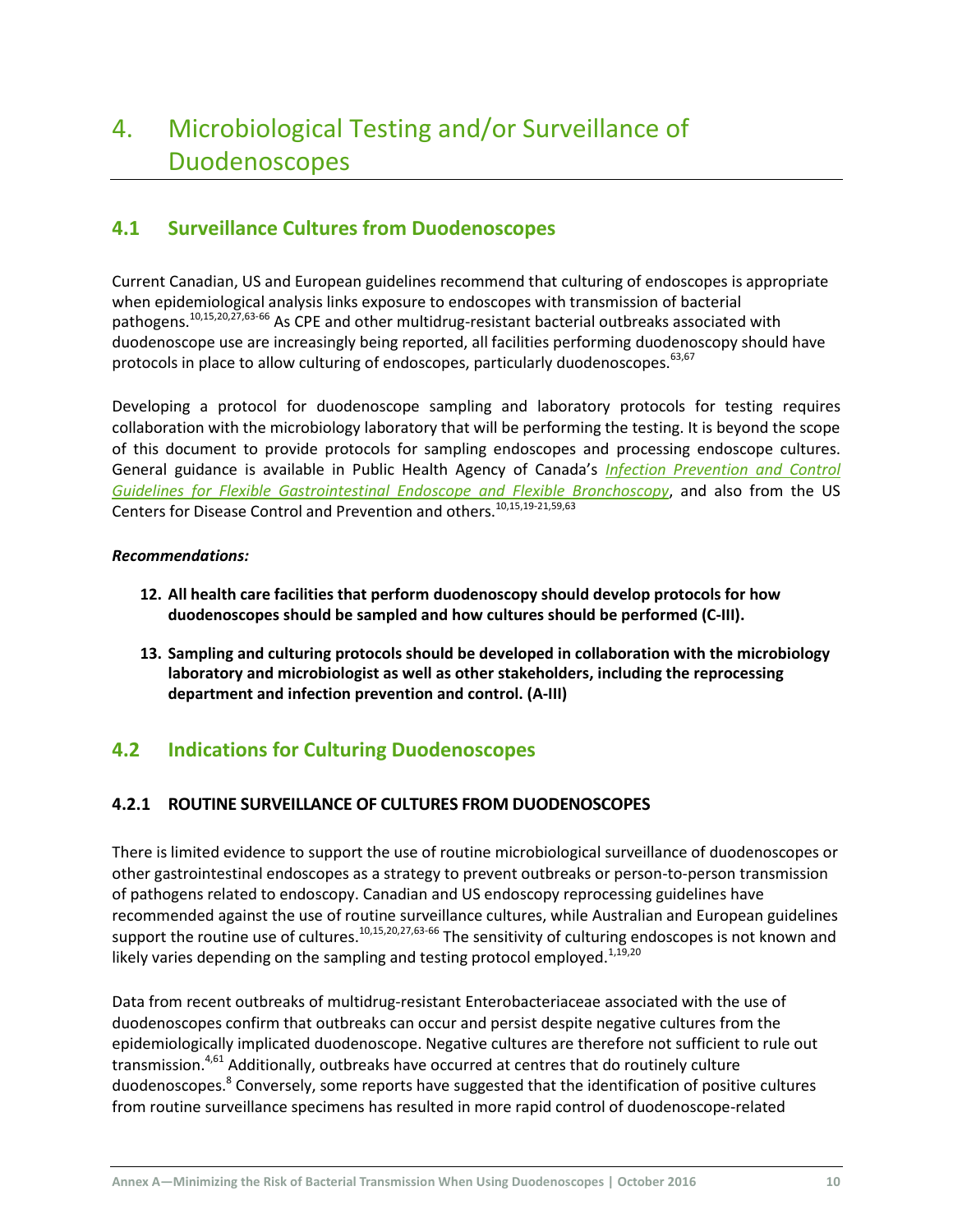outbreaks.63,67 Guidance on how to perform microbiologic sampling of duodenoscopes is available from the CDC, although they do not recommend routine culturing of duodenoscopes.<sup>20</sup>

If routine culture is to be implemented, there are a number of issues that must be considered in addition to the development of sampling and culturing protocols. Issues to consider prior to initiating surveillance include:

- What will be the frequency of testing and will one, some or all duodenoscopes be cultured?
- Will duodenoscopes be quarantined pending the results of culture?
- **What is the definition of a positive result?**
- What actions should result following a positive result?
	- If a result is positive, how will the positive endoscope be reprocessed and re-tested?
	- If the result is positive from one duodenoscope, should other duodenoscopes be tested?
	- Is contact tracing required (and how will this be done) for patients who underwent duodenoscopy with the positive duodenoscope either post-testing (but before the result was available) or pre-testing (and since the last prior negative result)?

These issues are complex and interdependent. Centres that wish to implement routine microbiological surveillance should address these issues prior to initiating testing and after full discussion with all stakeholders, including microbiology, reprocessing, gastroenterology, infection prevention and control, occupational health and safety, risk management, and others as appropriate for the specific setting.

### **4.2.2 CULTURING DUODENOSCOPES WHEN INVESTIGATING OUTBREAKS OR SUSPECTED TRANSMISSION EVENTS**

It is recommended that duodenoscopes be cultured in the event of a suspected bacterial outbreak or transmission event epidemiologically linked to the use of duodenoscopes.<sup>10,59</sup> When testing is performed as part of an outbreak investigation, interpretation of the culture result should be made by the outbreak management team and will depend on the specific situation and pathogen involved. However, when the positive culture is interpreted as significant, it is essential that infection prevention and control be notified, and that the implicated duodenoscope be removed from use, inspected for defects by the manufacturer, and reprocessed again. The duodenoscope should not be used until it has been documented as culture-negative.

#### <span id="page-14-0"></span>**4.2.3 CULTURING DUODENOSCOPES EXPOSED TO A CPE COLONIZED OR INFECTED PATIENT**

The majority of the reported outbreaks related to duodenoscopes involve the transmission of CPE or other multidrug-resistant gram-negative bacteria. It has been documented that duodenoscopes become contaminated with CPE when used on CPE-colonized patients,<sup>4</sup> and that duodenoscopes may remain positive for CPE and/or transmit CPE to additional patients despite reprocessing.<sup>4,68</sup>

While CPE are not more resistant to standard reprocessing procedures than similar, less resistant bacteria, transmission events and outbreaks due to CPE are more easily identified. Additionally, CPE have significant patient, infection prevention and control, and public health implications as CPE are resistant to all commonly used antibiotics and infection with CPE is associated with case fatality rates of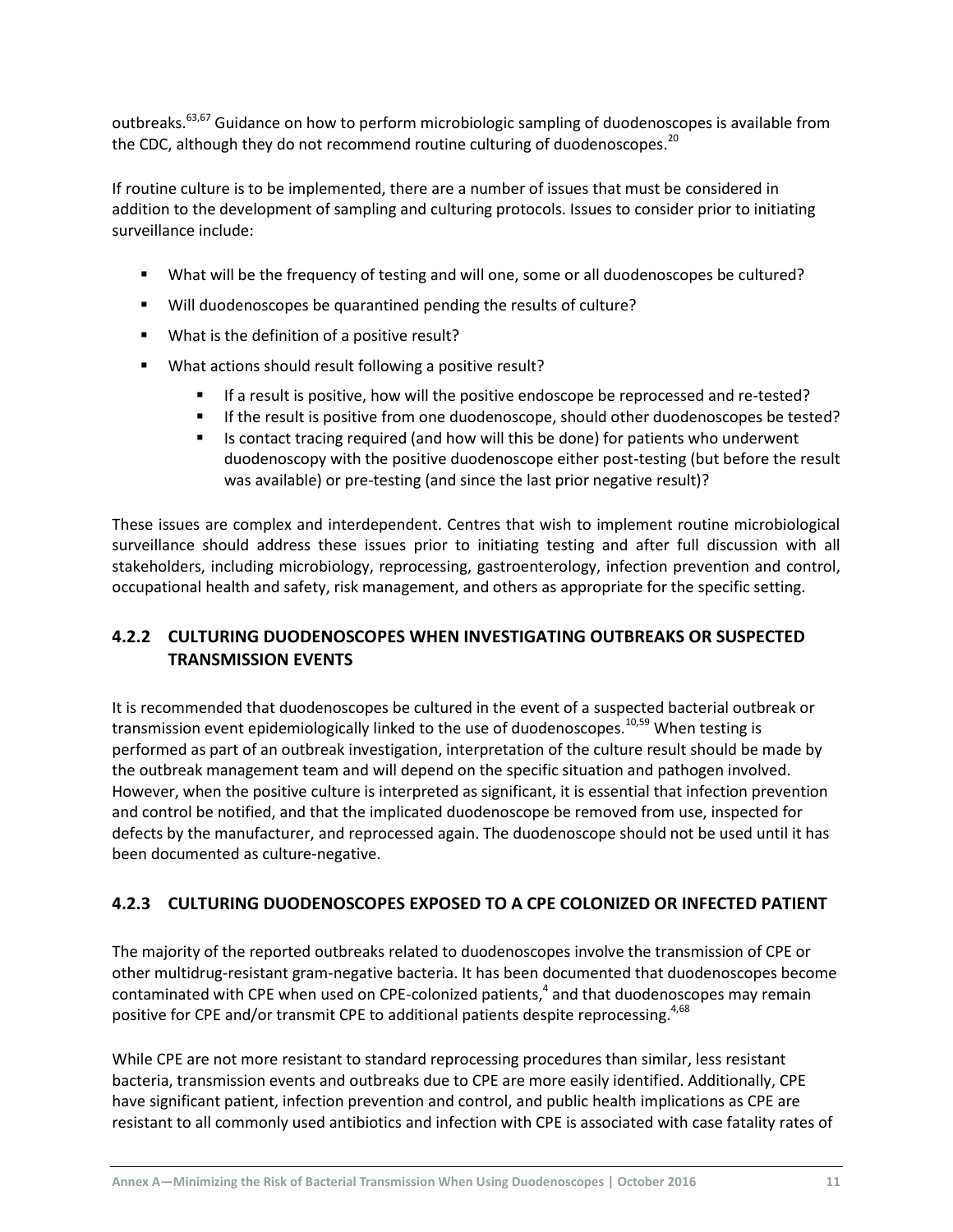close to 50%.<sup>69,70</sup> Widespread transmission of CPE via duodenoscopes, therefore, has the potential both to amplify the prevalence of CPE in Ontario, and to result in significant disease in exposed individuals.

Given these concerns, any duodenoscope used on a patient known to be colonized or infected with CPE should be removed from use, reprocessed, and then cultured for CPE. If CPE is identified from samples taken from the duodenoscope, the duodenoscope should be inspected for defects by the health care facility and the manufacturer, and reprocessed. The duodenoscope should not be used until it has been documented as culture negative.

#### *Recommendations:*

- **14. Culturing of duodenoscopes must be performed when suspected outbreaks or transmission events or outbreaks are associated with the use of duodenoscopes. (A-II)**
- **15. Culturing of duodenoscopes should be performed if it is identified that the duodenoscope was used on a patient suspected or known to be CPE-positive at the time of duodenoscopy. (A-II)**
- **16. Routine microbiological culturing of duodenoscopes is not recommended. Health care facilities that implement routine microbiological surveillance of duodenoscopes should do so only after developing sampling and culturing protocols, establishing definitions for a positive and a negative test, and determining the response required if positive results are obtained. (D-III)**
- **17. Before initiating duodenoscope cultures, health care facilities should develop a plan for response to the culture results in consultation with the clinical laboratory, clinical staff, infection prevention and control, reprocessing, and risk management. (C-III)<sup>20</sup>**
- **18. When testing is performed as part of an outbreak investigation involving any bacterial pathogen, and the result is positive for the organism associated with the outbreak, the following steps are recommended: (A-III)**
	- **a. Infection prevention and control must be notified immediately.**
	- **b. The duodenoscope must be:**
		- **i. Removed from clinical use.**
		- **ii. Assessed by the manufacturer for defects and damage.**
		- **iii. Reprocessed and cultured again.**
		- **iv. Withheld from use until negative culture results are documented.**
	- **c. All steps of the reprocessing process, from pre-cleaning by the initial user to appropriate storage and transport, should be reviewed.**
- **19. When testing is performed following the performance of duodenoscopy on a patient known to be CPE-colonized (but where transmission is not suspected), and the result is positive, the duodenoscope should be:**
	- **a. Removed from clinical use. (B-II)**
	- **b. Inspected for defects or damage. (A-II)**
	- **c. Reprocessed and recultured. (B-III)**
	- **d. Withheld from use until negative culture results are documented. (B-III)**
- **20. Duodenoscopes with persistent positive culture results should be sent to the manufacturer for servicing. (A-II)**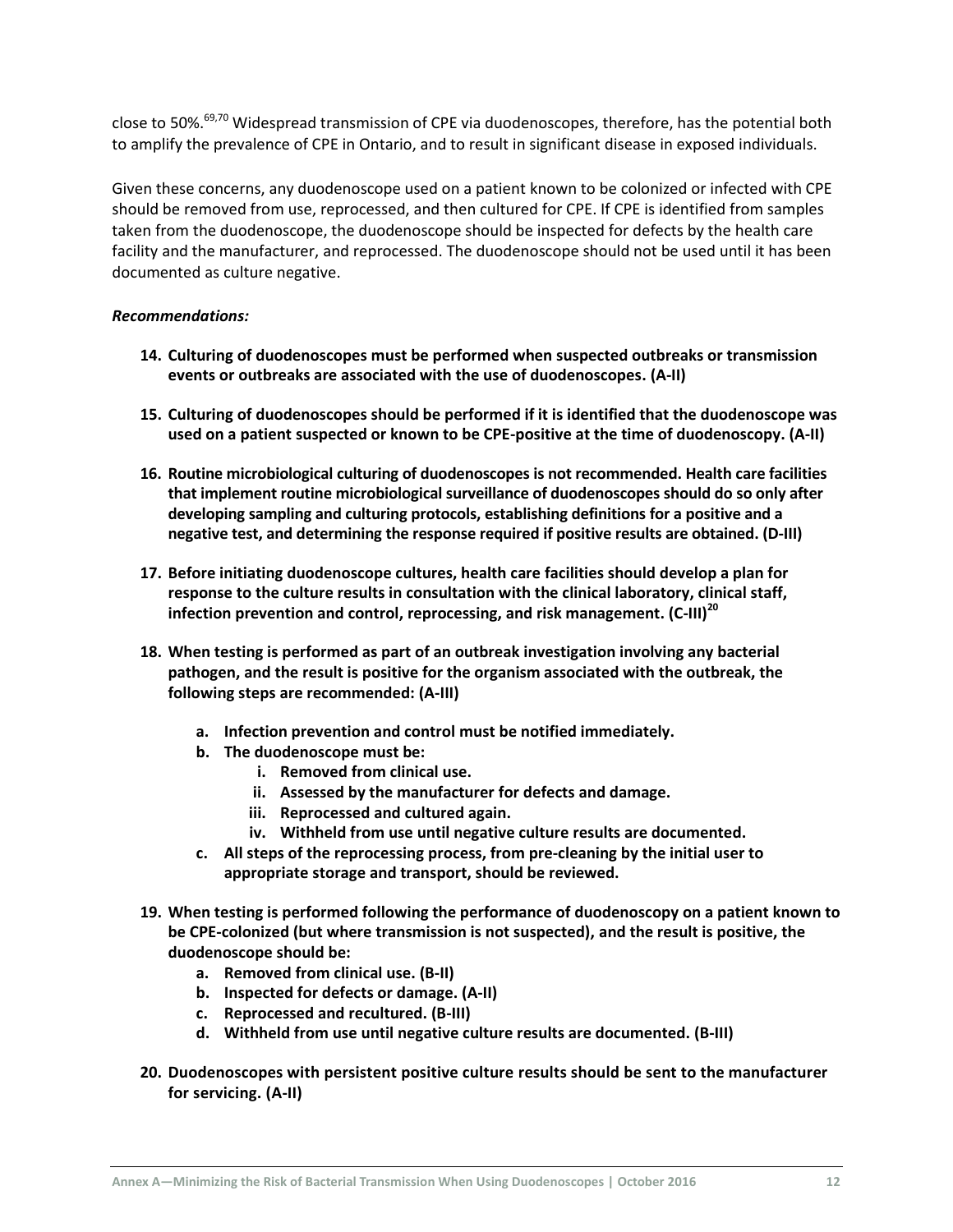## <span id="page-16-0"></span>5. Clinical Surveillance of Patients Before and After Duodenoscopy and Informed Consent

## <span id="page-16-1"></span>**5.1 Risk and Informed Consent**

If duodenoscopy is clinically indicated, patients must not be denied access on the basis of CPE colonization. However, as for all patients, duodenoscopy should never be performed on a patient unless there is a clear clinical indication.

There is a significant risk of bacteremia and/or sepsis following duodenoscopy which is secondary to endogenous bacterial pathogens.<sup>12</sup> There is also now a recognized, though small, risk of infection following duodenoscopy.<sup>12</sup> Patients should be informed of the risk of infection prior to duodenoscopy.

## <span id="page-16-2"></span>**5.2 CPE Surveillance Before Duodenoscopy**

All patients should be assessed for risk factors or a history of CPE positivity prior to duodenoscopy.

- For patients known to be positive, appropriate precautions (i.e., Contact Precautions) should be used during all medical visits and during the procedure, and the duodenoscope should be quarantined, reprocessed and cultured post-procedure (see 4.2.3 [Culturing](#page-14-0)  [duodenoscopes exposed to a CPE colonized or infected patient](#page-14-0) on pag[e 11\)](#page-14-0).
- For patients with risk factors but no prior history of CPE carriage, a rectal swab or stool specimen should be sent for CPE testing, ideally prior to the procedure. If the procedure is urgent, testing prior to the procedure is not feasible, or the risk factors are identified after duodenoscopy has been performed, testing should still be done at the time of or subsequent to the procedure.
	- If the patient's screening results are positive for CPE, the duodenoscope should be cultured and removed from clinical use (See 4.2.3 [Culturing duodenoscopes](#page-14-0)  [exposed to a CPE colonized or infected patient](#page-14-0) on pag[e 11\)](#page-14-0).
	- If duodenoscopy has already been performed on additional patients, all patients who underwent duodenoscopy with the same duodenoscope after the index patient's procedure, and before the duodenoscope was removed from use and assessed, will need to be contacted and tested (See 5.3.2 [Contact Tracing](#page-17-1) on pag[e 14\)](#page-17-1).

#### *Recommendations:*

- **21. All patients undergoing duodenoscopy should be screened for CPE risk factors. (B-III)**
- **22. Patients scheduled for duodenoscopy who have CPE risk factors should have surveillance cultures (i.e., rectal swabs) for CPE colonization performed. (B-III)**
- **23. If a patient's surveillance culture results are positive for CPE, the duodenoscope used for the CPE-positive patient should be removed from use, reprocessed, and cultured for CPE after use on the positive patient and prior to re-use, and it should not be returned to use until a negative culture result is documented. All patients exposed to the duodenoscope after its use on the CPE positive patient, and prior to assessment of the duodenoscope, require contact tracing. (C-III)**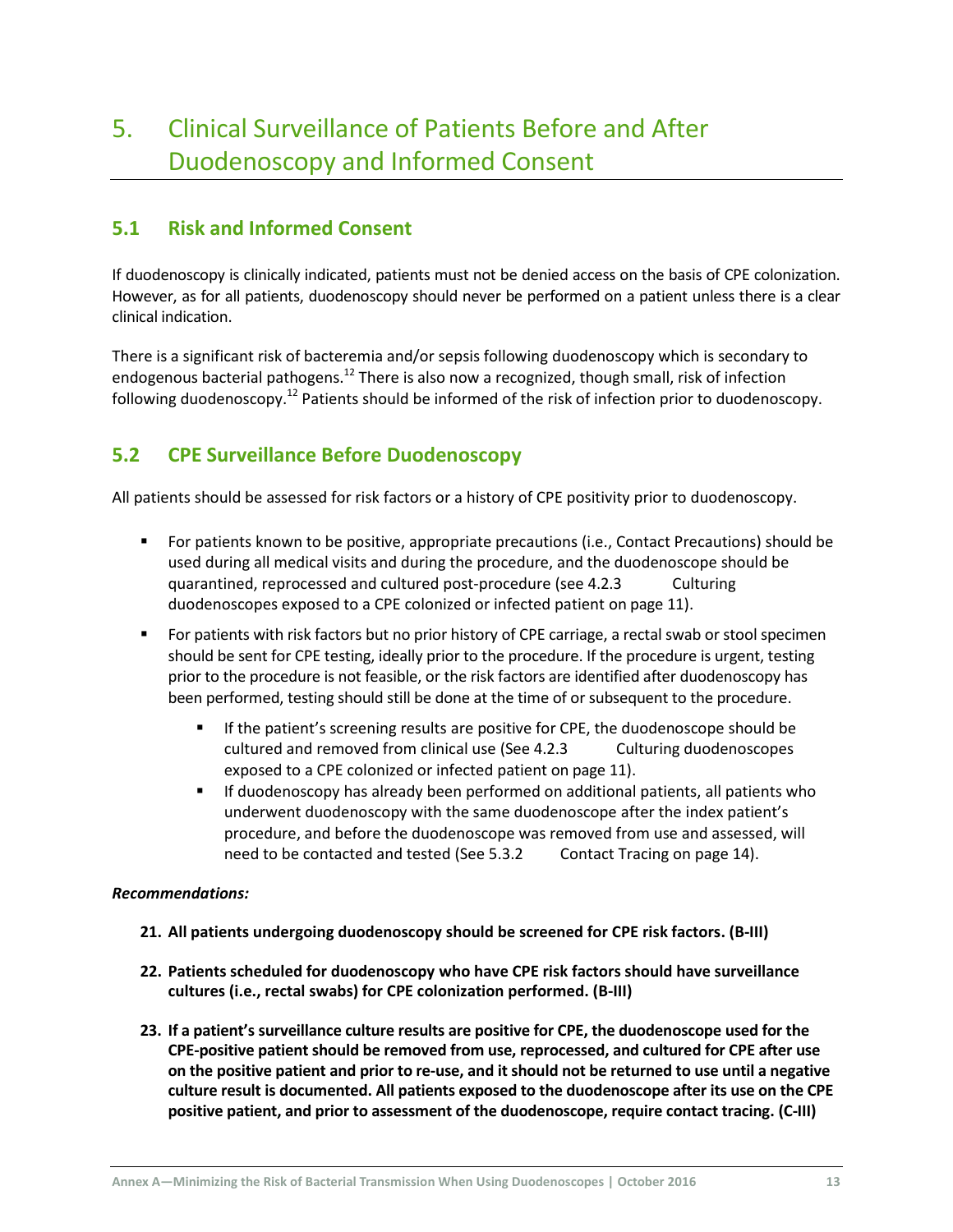## <span id="page-17-0"></span>**5.3 Clinical Surveillance of Patients After Duodenoscopy**

#### **5.3.1 CLINICAL SURVEILLANCE OF PATIENTS AFTER DUODENOSCOPY**

Given the known risk of bacterial transmission related to duodenoscopy, all post-duodenoscopy infections should be reported to infection prevention and control. Clusters of post-duodenoscopy infection, especially those due to the same organism, should be investigated and the potential role of transmission via a duodenoscope assessed.

If a patient develops CPE colonization or infection, a history of duodenoscopy should be obtained. If duodenoscopy has been performed, the duodenoscope should be considered a potential vehicle for transmission. The appropriate time frame for this remains uncertain, but a patient with new identification of CPE within six months of a duodenoscopy would be a potential concern. For patients without additional risk factors for CPE, even a duodenoscopy one to two years previously may be of concern given the prolonged carriage documented in patients colonized with CPE. Infection prevention and control must be notified about new CPE cases, and if the duodenoscopy was performed at another health care facility, the infection prevention and control service at the facility where duodenoscopy was performed should be notified.

#### *Recommendations:*

- **24. If clusters of post-duodenoscopy infection or colonization due to the same organism are identified, health care facilities should investigate, and consider the duodenoscope a potential vehicle of transmission. (A-II)**
- **25. If a single case of new CPE occurs in a patient who has previously undergone duodenoscopy, health care facilities should investigate, and consider the duodenoscope a potential vehicle of transmission. (A-II)**
- **26. All health care facilities (regardless of whether duodenoscopy is performed locally) should seek a history of duodenoscopy in any patient newly identified as CPE-positive and should notify infection prevention and control at the facility where the duodenoscopy was performed. (A-II)**

#### <span id="page-17-1"></span>**5.3.2 CONTACT TRACING**

Contact tracing of patients who have undergone duodenoscopy may be required in the following situations:

- A duodenoscope-associated outbreak or transmission event is identified.
- Duodenoscopy is performed with a duodenoscope that was contaminated with CPE based on subsequent culture results.
- Duodenoscopy was performed on a patient subsequently identified as CPE-positive based on surveillance specimens collected prior to or at the time of the duodenoscopy but the duodenoscope was used on subsequent patients before being removed from use and cultured. Screening of these patients is recommended even if the subsequent culture result is negative, as the duodenoscope will have been reprocessed multiple times, and a negative result does not ensure that the duodenoscope was negative for the procedures performed after the duodenoscope was used on the CPE positive patient and prior to removal from use.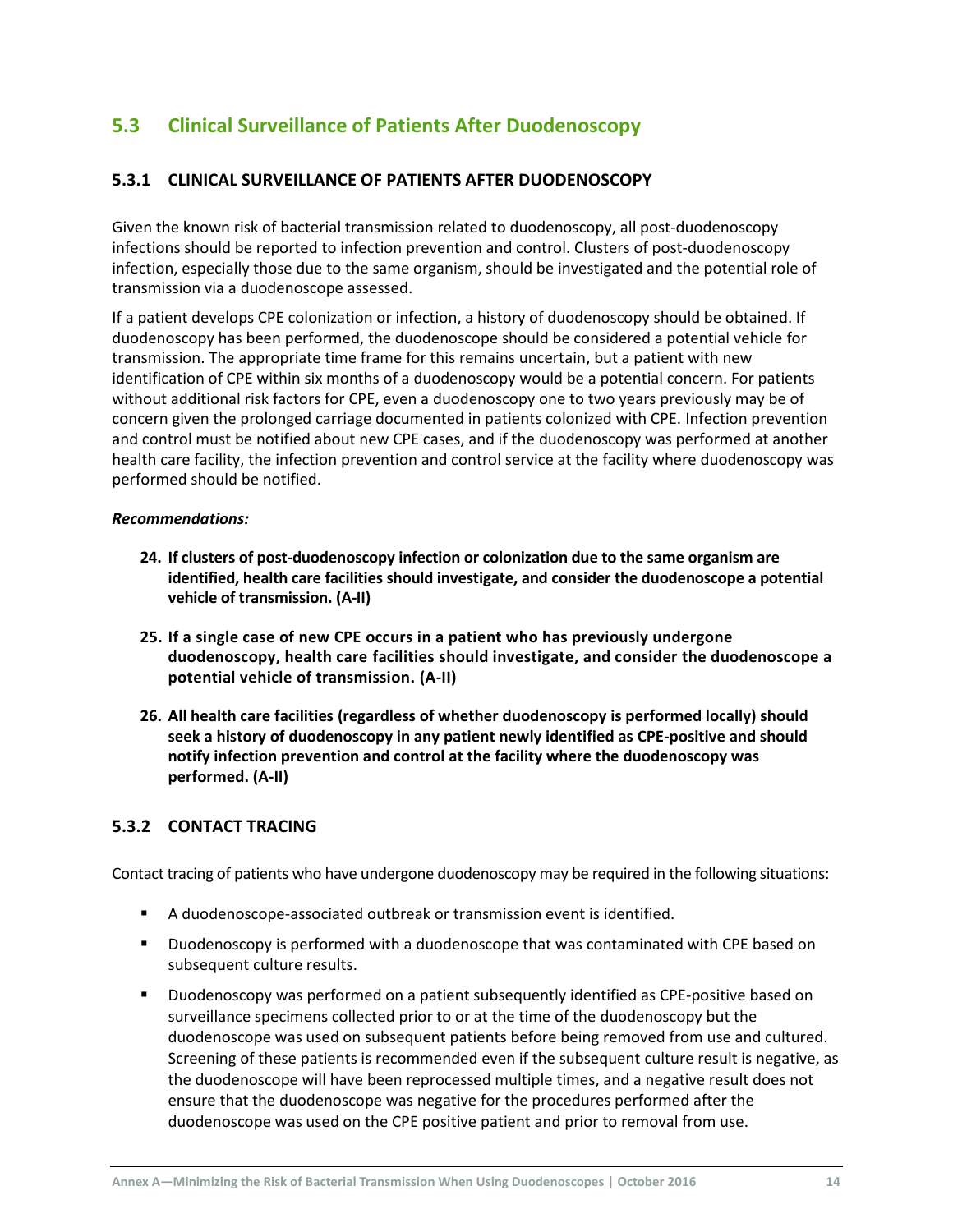When contact tracing is indicated, all identified patient contacts should be identified and informed about their potential exposure. They should be counselled about the risk and clinical significance of CPE colonization and infection and offered testing for CPE colonization.

Screening for CPE colonization requires three sets of rectal swabs or stool specimens taken on different days, with at least one specimen obtained more than 21 days after the last exposure.<sup>71</sup>

#### *Recommendations:*

- **27. Contact tracing must be performed for all patients exposed to duodenoscopes epidemiologically linked to an outbreak or single CPE transmission event. (A-III)**
- **28. Contact tracing must be performed for all patients who underwent duodenoscopy during the period after a specific duodenoscope tested positive for CPE and before the duodenoscope was removed from use for evaluation. (B-II)**
- **29. Contact tracing should be performed for patients who underwent duodenoscopy during the period after a specific duodenoscope was used on a patient known to be infected or colonized with CPE and before the duodenoscope was removed from use for evaluation (C-III).Contacts should be counselled with respect to CPE and offered testing for CPE colonization. (B-III)**
- **30. Contacts should have three sets of specimens of rectal swabs or stool specimens tested on different days for CPE, with at least one set obtained 21 days after their exposure. (B-III)**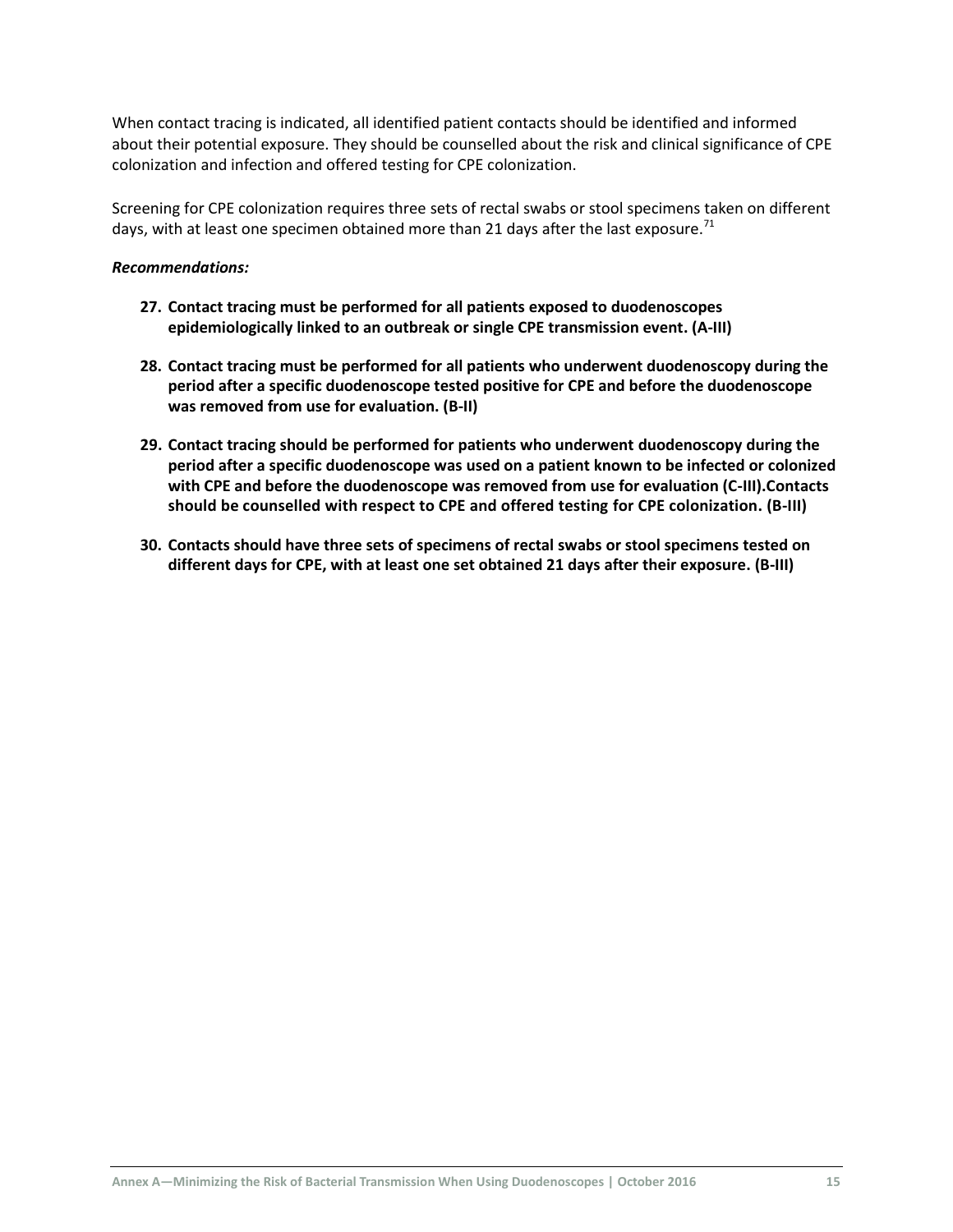# <span id="page-19-0"></span>Section Two: Summary of Recommendations for Minimizing the Risk of Bacterial Transmission from Patient to Patient when Using Duodenoscopes

The following summary tables are intended to assist with self-assessment internal to the health care setting for quality improvement purposes. See complete text for rationale.

#### <span id="page-19-1"></span>**Table 1: Best Practices for Duodenoscope Reprocessing**

|                  | Recommendation                                                                                                                                                                                                                                                                                                  | Compliant | Partial | Compliance | Ë<br>Non-complia | <b>Action Plan</b> |  |
|------------------|-----------------------------------------------------------------------------------------------------------------------------------------------------------------------------------------------------------------------------------------------------------------------------------------------------------------|-----------|---------|------------|------------------|--------------------|--|
| 1.               | Health care facilities that perform duodenoscopy must<br>comply with currently accepted best practices for endoscope<br>reprocessing as outlined in the main body of this document<br>(I.2.M, pages 44-48) as well as other accepted best practice<br>guidance documents and manufacturers' instructions. (N/A) |           |         |            |                  |                    |  |
| $\overline{2}$ . | Endoscopy reprocessing practices must be audited by<br>infection prevention and control in collaboration with the<br>endoscope reprocessing leads to ensure that practice is<br>consistent with facility policies and procedures. (B-III)                                                                       |           |         |            |                  |                    |  |
| 3.               | A duodenoscope that is implicated in a transmission event<br>should be sent to the manufacturer for assessment and<br>repair, and reprocessed and cultured on return. (B-III)                                                                                                                                   |           |         |            |                  |                    |  |

#### <span id="page-19-2"></span>**Table 2: Manual Cleaning of the Elevator Mechanism and Channel**

|     | Recommendation                                                                                                                                                                                                                                            | Compliant | Partial | Non-compliant<br>Complia | <b>Action Plan</b> | Accountability |
|-----|-----------------------------------------------------------------------------------------------------------------------------------------------------------------------------------------------------------------------------------------------------------|-----------|---------|--------------------------|--------------------|----------------|
| 4.  | Prior to high-level disinfection or sterilization,<br>duodenoscopes must be thoroughly cleaned manually<br>regardless of whether an automated endoscope<br>reprocessor is used. (B-II) <sup>13</sup>                                                      |           |         |                          |                    |                |
| l5. | Facilities may consider using ATP bioluminescence or<br>testing for other biological markers (e.g., blood, protein,<br>carbohydrate) using a Health Canada approved assay as a<br>quality check of pre-cleaning and manual cleaning<br>processes. (C-III) |           |         |                          |                    |                |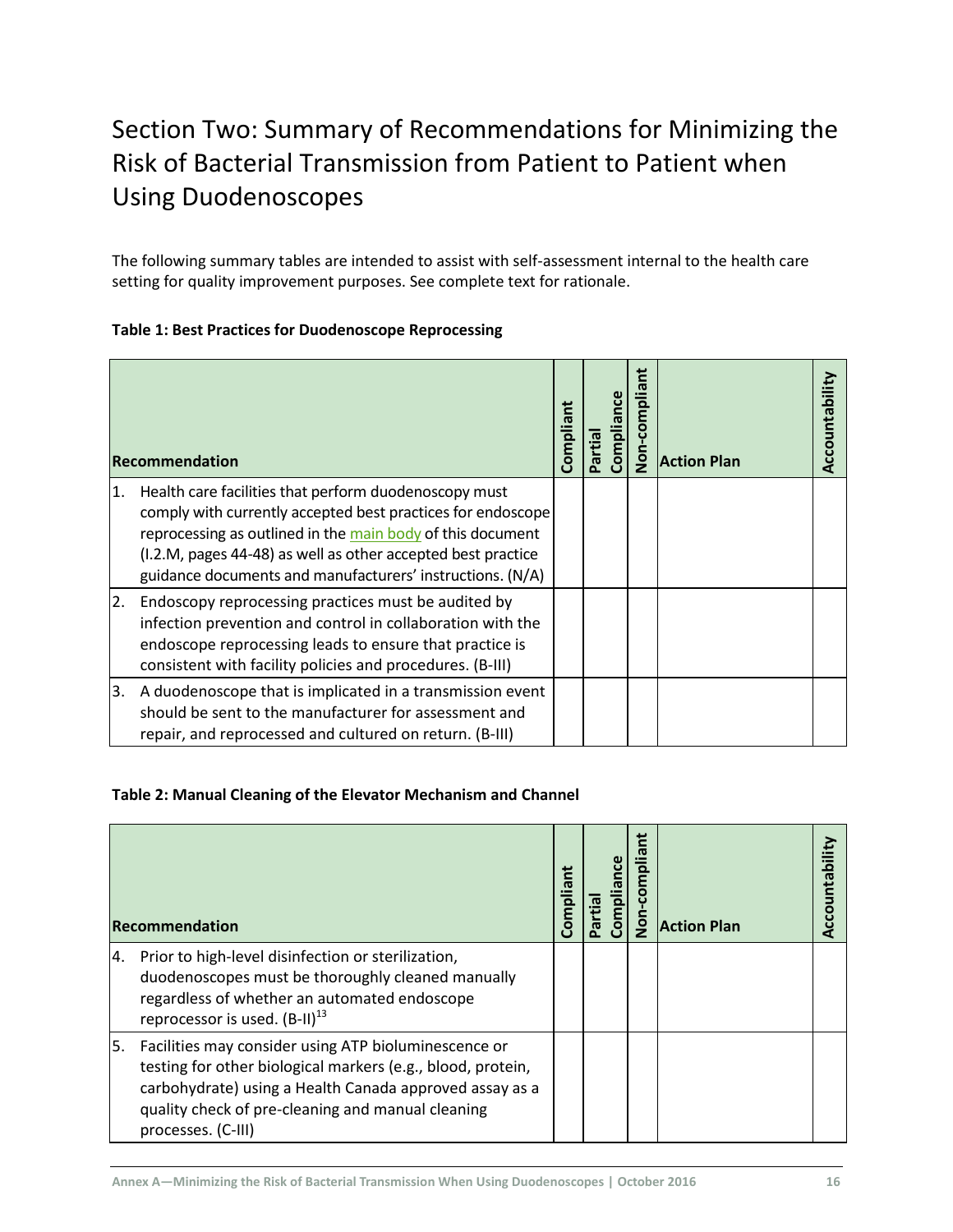|     | Recommendation                                                                                                                                                                                                                                                                        | Compliant | Compliance<br>Partial | Non-compliant | <b>Action Plan</b> | Accountability |
|-----|---------------------------------------------------------------------------------------------------------------------------------------------------------------------------------------------------------------------------------------------------------------------------------------|-----------|-----------------------|---------------|--------------------|----------------|
| 6.  | The elevator mechanism and recess should be carefully<br>inspected during manual cleaning to ensure that all gross<br>contamination is removed; the use of a magnifying lens or<br>borescope to increase detection of gross contamination<br>may be considered. (C-III) <sup>20</sup> |           |                       |               |                    |                |
| 7.  | The elevator mechanism shall be raised and lowered<br>throughout the manual cleaning process to allow brushing<br>on both sides of the device. (CSA Z314.8) <sup>30,41</sup>                                                                                                          |           |                       |               |                    |                |
| 8.  | The elevator mechanism should be raised and lowered<br>while flushing the elevator channel with enzymatic<br>detergent and during subsequent rinsing of the elevator<br>channels with water. (C-III)                                                                                  |           |                       |               |                    |                |
| Ι9. | Facilities may consider a double cleaning process, during<br>which the duodenoscope is manually cleaned twice, ideally<br>by a second trained cleaner. (C-III)                                                                                                                        |           |                       |               |                    |                |

### <span id="page-20-0"></span>**Table 3: Disinfection of Duodenoscopes**

| <b>Recommendation</b>                                                                                                                                                                                                                                                                                                                                                                                  | Compliant | <b>Complianc</b><br>Partial | Non-compliant | <b>Action Plan</b> |  |
|--------------------------------------------------------------------------------------------------------------------------------------------------------------------------------------------------------------------------------------------------------------------------------------------------------------------------------------------------------------------------------------------------------|-----------|-----------------------------|---------------|--------------------|--|
| 10. Health care facilities at which duodenoscopy is performed<br>may consider double reprocessing as a potential strategy to<br>reduce the risk of bacterial transmission related to<br>duodenoscopes. (C-III)                                                                                                                                                                                         |           |                             |               |                    |  |
| 11. Health care facilities that adopt a double reprocessing<br>strategy can repeat their high-level disinfection step, or<br>add a low-temperature sterilization step to the initial high-<br>level disinfection step, after considering the risks and<br>benefits of the sterilization method chosen, and ensuring<br>that the methods are compatible with the specific<br>duodenoscope used. (C-III) |           |                             |               |                    |  |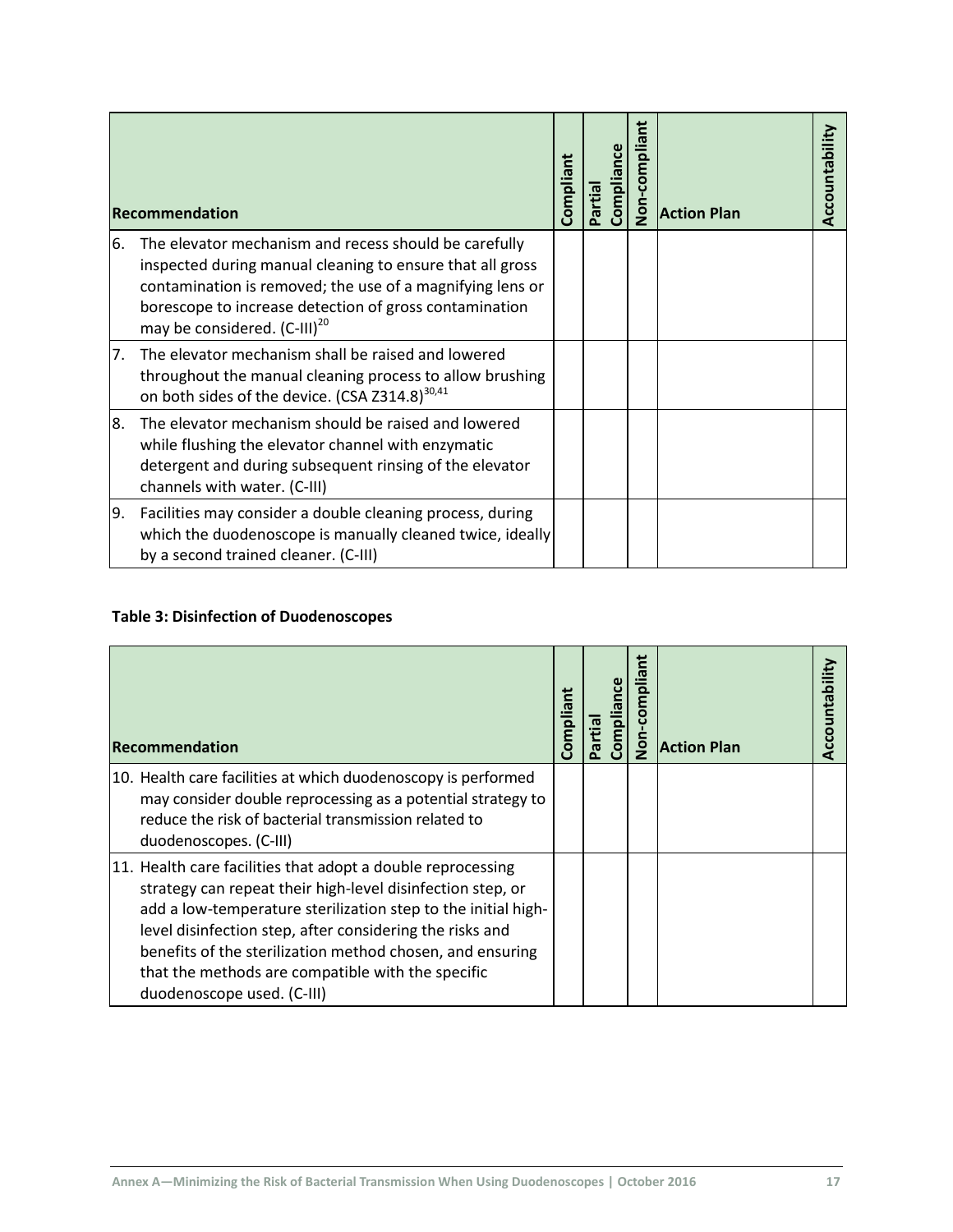### <span id="page-21-0"></span>**Table 4: Surveillance Cultures from Duodenoscopes**

| Recommendation                                                                                                                                                                                                                                               | Compliant | Complianc<br>Partial | Non-compliant | <b>Action Plan</b> |  |
|--------------------------------------------------------------------------------------------------------------------------------------------------------------------------------------------------------------------------------------------------------------|-----------|----------------------|---------------|--------------------|--|
| 12. All health care facilities that perform duodenoscopy should<br>develop protocols for how duodenoscopes should be<br>sampled and how cultures should be performed. (C-III)                                                                                |           |                      |               |                    |  |
| 13. Sampling and culturing protocols should be developed in<br>collaboration with the microbiology laboratory and<br>microbiologist as well as other stakeholders, including the<br>reprocessing department and infection prevention and<br>control. (A-III) |           |                      |               |                    |  |

### <span id="page-21-1"></span>**Table 5: Indications for Culturing Duodenoscopes**

| Recommendation                                                                                                                                                                                                                                                                                                                                                                                             | Compliant | Compliance<br>Partial | Non-compliant | <b>Action Plan</b> | Accountability |
|------------------------------------------------------------------------------------------------------------------------------------------------------------------------------------------------------------------------------------------------------------------------------------------------------------------------------------------------------------------------------------------------------------|-----------|-----------------------|---------------|--------------------|----------------|
| 14. Culturing of duodenoscopes must be performed when<br>suspected outbreaks or transmission events or outbreaks<br>are associated with the use of duodenoscopes. (A-II)                                                                                                                                                                                                                                   |           |                       |               |                    |                |
| 15. Culturing of duodenoscopes should be performed if it is<br>identified that the duodenoscope was used on a patient<br>suspected or known to be CPE-positive at the time of<br>duodenoscopy. (A-II)                                                                                                                                                                                                      |           |                       |               |                    |                |
| 16. Routine microbiological culturing of duodenoscopes is not<br>recommended. Health care facilities that implement<br>routine microbiological surveillance of duodenoscopes<br>should do so only after developing sampling and culturing<br>protocols, establishing definitions for a positive and a<br>negative test, and determining the response required if<br>positive results are obtained (D-III). |           |                       |               |                    |                |
| 17. Before initiating duodenoscope cultures, health care<br>facilities should develop a plan for response to the culture<br>results in consultation with the clinical laboratory, clinical<br>staff, infection prevention and control, reprocessing, and<br>risk management (C-III). <sup>20</sup>                                                                                                         |           |                       |               |                    |                |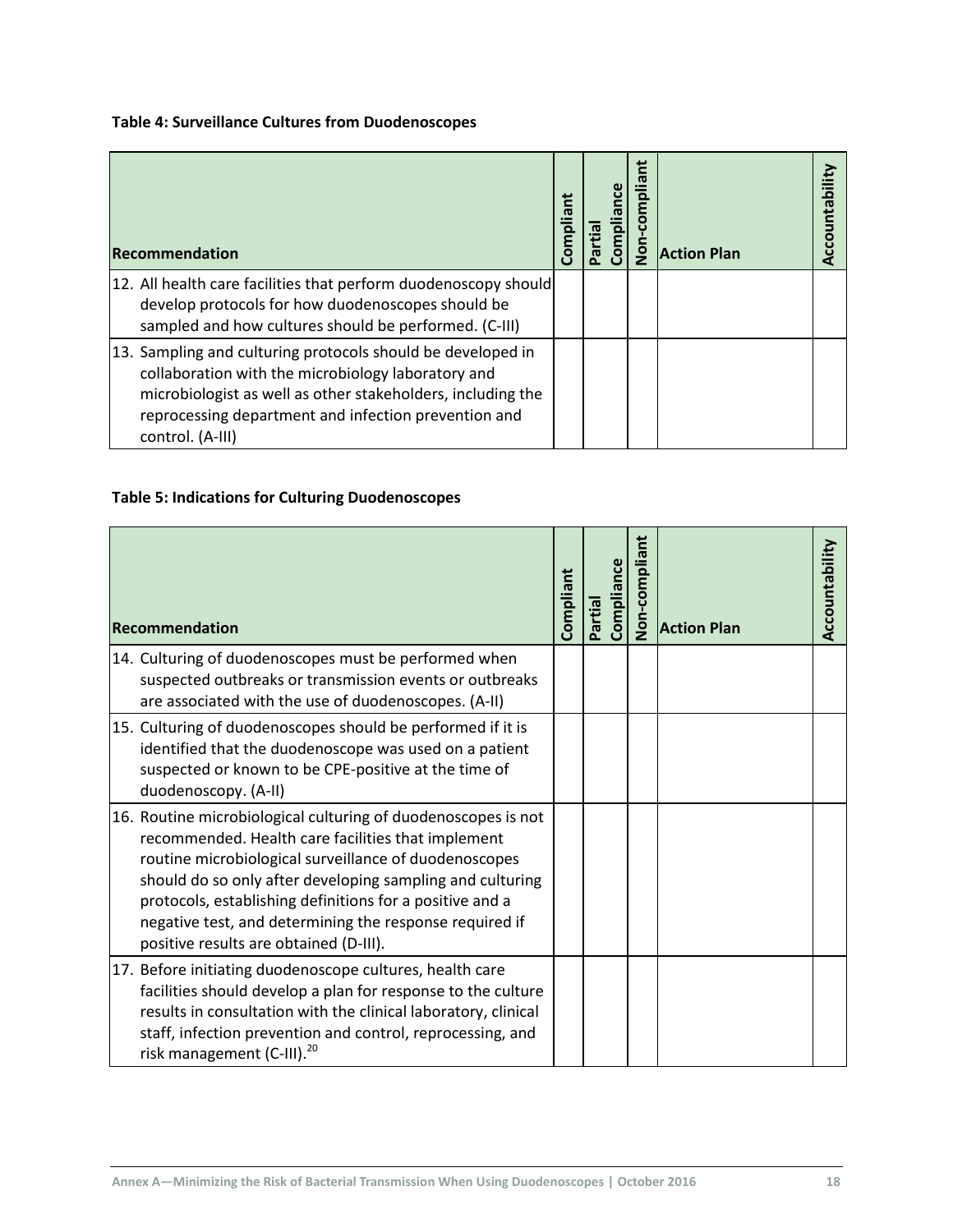|                      | Recommendation                                                                                                                                                                                                                                                                                                                                                                                                                   | Compliant | Compliance<br>Partial | Non-compliant | <b>Action Plan</b> | Accountability |
|----------------------|----------------------------------------------------------------------------------------------------------------------------------------------------------------------------------------------------------------------------------------------------------------------------------------------------------------------------------------------------------------------------------------------------------------------------------|-----------|-----------------------|---------------|--------------------|----------------|
| a.                   | 18. When testing is performed as part of an outbreak<br>investigation involving any bacterial pathogen, and the<br>result is positive for the organism associated with the<br>outbreak, the following steps are recommended: (A-III)<br>Infection prevention and control must be notified<br>immediately.                                                                                                                        |           |                       |               |                    |                |
| b.<br>c.             | The duodenoscope must be:<br>Removed from clinical use.<br>i.<br>Assessed by the manufacturer for defects and<br>ii.<br>damage.<br>iii. Reprocessed and cultured again.<br>iv. Withheld from use until negative culture results<br>are documented.<br>All steps of the reprocessing process, from pre-                                                                                                                           |           |                       |               |                    |                |
|                      | cleaning by the initial user to appropriate storage and<br>transport, should be reviewed.                                                                                                                                                                                                                                                                                                                                        |           |                       |               |                    |                |
| а.<br>b.<br>c.<br>d. | 19. When testing is performed following the performance of<br>duodenoscopy on a patient known to be CPE-colonized<br>(but where transmission is not suspected), and the result is<br>positive, the duodenoscope should be:<br>Removed from clinical use. (B-II)<br>Inspected for defects or damage. (A-II)<br>Reprocessed and recultured. (B-III)<br>Withheld from use until negative culture results are<br>documented. (B-III) |           |                       |               |                    |                |
|                      | 20. Duodenoscopes with persistent positive culture results<br>should be sent to the manufacturer for servicing. (A-II)                                                                                                                                                                                                                                                                                                           |           |                       |               |                    |                |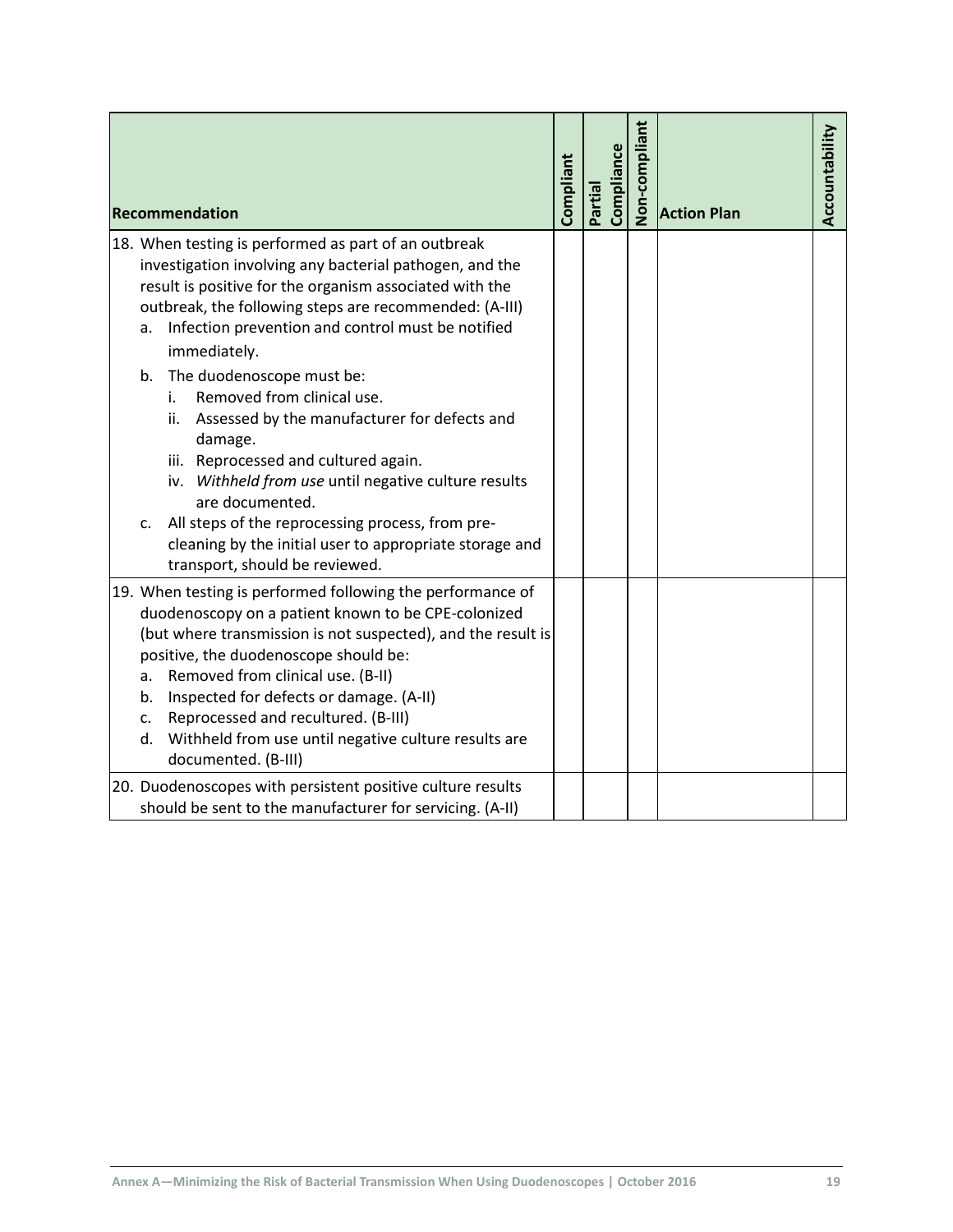### <span id="page-23-0"></span>**Table 6: CPE Surveillance Before Duodenoscopy**

| Recommendation                                                                                                                                                                                                                                                                                                                                                                                                                                                                                                               | Compliant | Compliance<br>Partial | Non-compliant | <b>Action Plan</b> | Accountability |
|------------------------------------------------------------------------------------------------------------------------------------------------------------------------------------------------------------------------------------------------------------------------------------------------------------------------------------------------------------------------------------------------------------------------------------------------------------------------------------------------------------------------------|-----------|-----------------------|---------------|--------------------|----------------|
| 21. All patients undergoing duodenoscopy should be screened<br>for CPE risk factors. (B-III)                                                                                                                                                                                                                                                                                                                                                                                                                                 |           |                       |               |                    |                |
| 22. Patients scheduled for duodenoscopy who have CPE risk<br>factors should have surveillance cultures (i.e., rectal<br>swabs) for CPE colonization performed. (B-III)                                                                                                                                                                                                                                                                                                                                                       |           |                       |               |                    |                |
| 23. If a patient's surveillance culture results are positive for<br>CPE, the duodenoscope used for the CPE-positive patient<br>should be removed from use, reprocessed, and cultured<br>for CPE after use on the positive patient and prior to re-<br>use, and it should not be returned to use until a negative<br>culture result is documented. All patients exposed to the<br>duodenoscope after its use on the CPE positive patient,<br>and prior to assessment of the duodenoscope, require<br>contact tracing. (C-III) |           |                       |               |                    |                |

### <span id="page-23-1"></span>**Table 7: Clinical Surveillance of Patients After Duodenoscopy**

| <b>Recommendation</b>                                                                                                                                                                                                                                                                                          | Compliant | Compliance<br>Partial | Ë<br><b>Non-complia</b> | <b>Action Plan</b> | Accountability |
|----------------------------------------------------------------------------------------------------------------------------------------------------------------------------------------------------------------------------------------------------------------------------------------------------------------|-----------|-----------------------|-------------------------|--------------------|----------------|
| 24. If clusters of post-duodenoscopy infection or colonization<br>due to the same organism are identified, health care<br>facilities should investigate, and consider the<br>duodenoscope a potential vehicle of transmission. (A-II)                                                                          |           |                       |                         |                    |                |
| 25. If a single case of new CPE occurs in a patient who has<br>previously undergone duodenoscopy, health care facilities<br>should investigate, and consider the duodenoscope a<br>potential vehicle of transmission. (A-II)                                                                                   |           |                       |                         |                    |                |
| 26. All health care facilities (regardless of whether<br>duodenoscopy is performed locally) should seek a history<br>of duodenoscopy in any patient newly identified as CPE-<br>positive and should notify infection prevention and<br>control at the facility where the duodenoscopy was<br>performed. (A-II) |           |                       |                         |                    |                |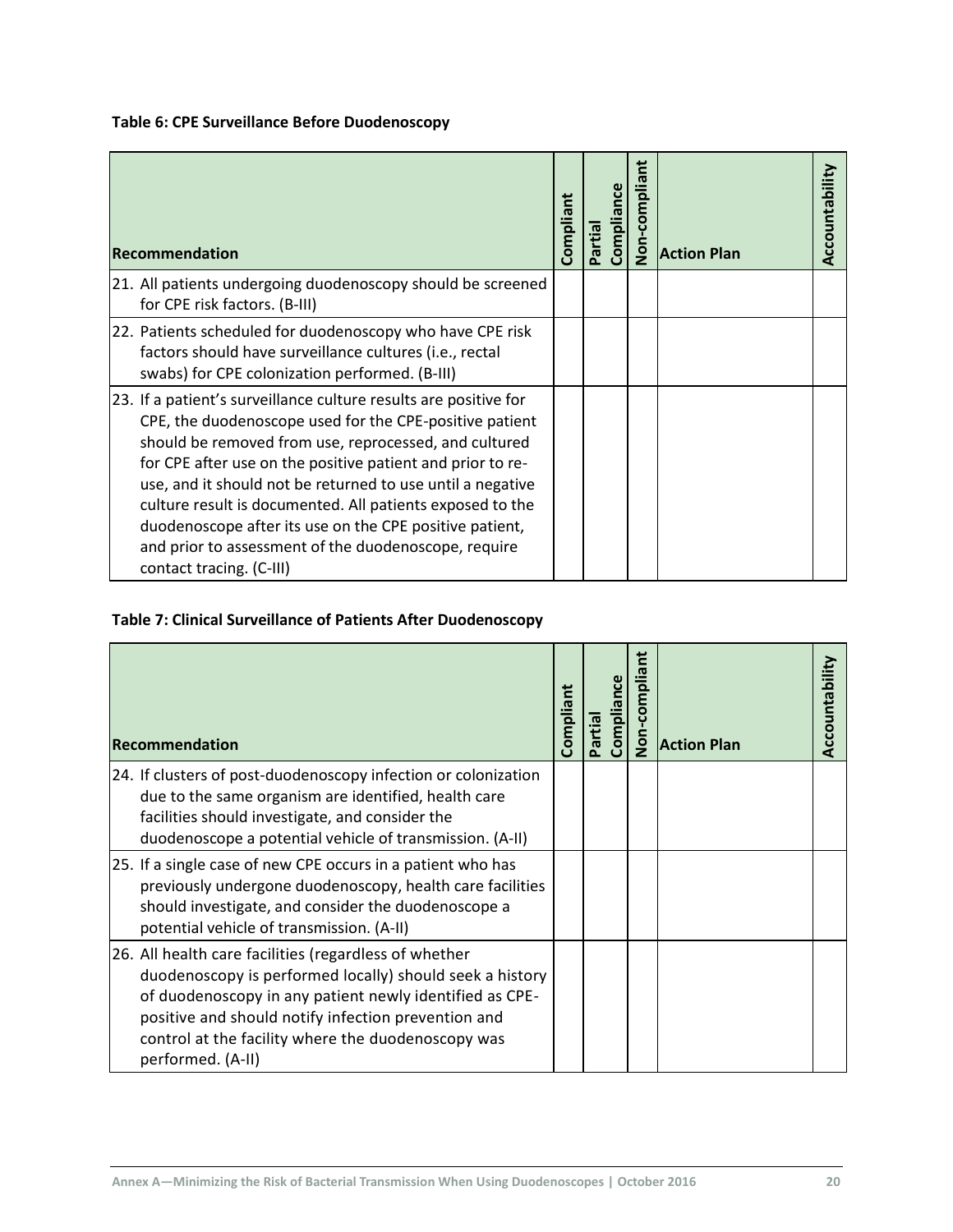### <span id="page-24-0"></span>**Table 8: Contact Tracing**

| Recommendation                                                                                                                                                                                                                                                                                                                                                                                   | Compliant | Compliance<br>Partial | <b>Non-compliant</b> | <b>Action Plan</b> | Accountability |
|--------------------------------------------------------------------------------------------------------------------------------------------------------------------------------------------------------------------------------------------------------------------------------------------------------------------------------------------------------------------------------------------------|-----------|-----------------------|----------------------|--------------------|----------------|
| 27. Contact tracing must be performed for all patients<br>exposed to duodenoscopes epidemiologically linked to an<br>outbreak or single CPE transmission event. (A-III)                                                                                                                                                                                                                          |           |                       |                      |                    |                |
| 28. Contact tracing must be performed for all patients who<br>underwent duodenoscopy during the period after a specific<br>duodenoscope tested positive for CPE and before the<br>duodenoscope was removed from use for evaluation. (B-II)                                                                                                                                                       |           |                       |                      |                    |                |
| 29. Contact tracing should be performed for patients who<br>underwent duodenoscopy during the period after a<br>specific duodenoscope was used on a patient known to be<br>infected or colonized with CPE and before the<br>duodenoscope was removed from use for evaluation. (C-<br>III) Contacts should be counselled with respect to CPE and<br>offered testing for CPE colonization. (B-III) |           |                       |                      |                    |                |
| 30. Contacts should have three sets of specimens of rectal swabs<br>or stool specimens tested on different days for CPE, with at<br>least one set obtained 21 days after their exposure. (B-III) <sup>71</sup>                                                                                                                                                                                   |           |                       |                      |                    |                |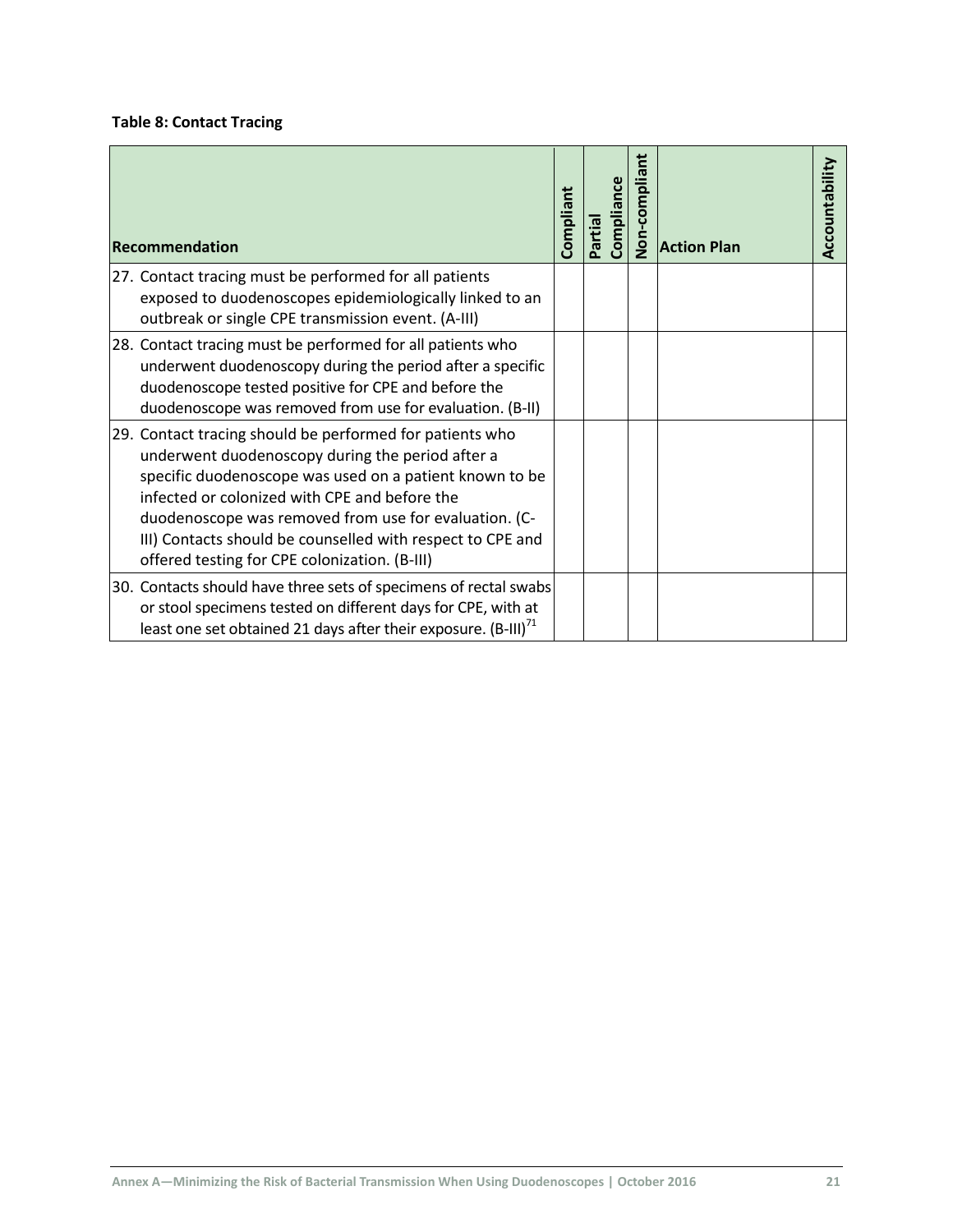## <span id="page-25-0"></span>References

1. Rutala WA, Weber DJ. ERCP scopes: What can we do to prevent infections? Infect Control Hosp Epidemiol. 2015;36(6):643-8.

2. Food and Drug Administration. Infections associated with reprocessed duodenoscopes [Internet]. Silver Spring, MD: U.S. Department of Health and Human Services; 2016 [cited 2016 Jul 29]. Available from:

[www.fda.gov/MedicalDevices/ProductsandMedicalProcedures/ReprocessingofReusableMedicalDevices/](http://www.fda.gov/MedicalDevices/ProductsandMedicalProcedures/ReprocessingofReusableMedicalDevices/ucm454630.htm) [ucm454630.htm](http://www.fda.gov/MedicalDevices/ProductsandMedicalProcedures/ReprocessingofReusableMedicalDevices/ucm454630.htm)

3. Epstein L, Hunter JC, Arwady MA, Tsai V, Stein L, Gribogiannis M, et al. New Delhi metallo- $\beta$ lactamase-producing carbapenem-resistant *Escherichia coli* associated with exposure to duodenoscopes. JAMA. 2014;312(14):1447-55.

4. Kola A, Piening B, Pape UF, Veltzke-Schlieker W, Kaase M, Geffers C, et al. An outbreak of carbapenem-resistant OXA-48 - producing *Klebsiella pneumonia* associated to duodenoscopy. Antimicrob Resist Infect Control. 2015;4:8. Available from: http://aricjournal.biomedcentral.com/articles/10.1186/s13756-015-0049-44

5. Alrabaa S, Nguyen P, Sanderson R, Baluch A, Sandin RL, Kelker D, et al. Early identification and control of carbapenemase-producing *Klebsiella pneumoniae*, originating from contaminated endoscopic equipment. Am J Infect Control. 2013;41(9):850.

6. Espasa-Soley M, Fernandez I, Oteo J, Sanchez-Fresquet X, Falgueras L, Vindel A, et al. A nosocomial outbreak of a carbapenem-resistant *Klebsiella pneumoniae* ST-663 producing OXA-48 and CTX-M-15 related to a duodenoscope contamination. Poster presented at: 22nd European Congress of Clinical Microbiology and Infectious Diseases (ECCMID); 2012 Apr 2; Madrid, Spain.

7. Wendorf KA, Kay M, Baliga C, Weissman SJ, Gluck M, Verma P, et al. Endoscopic retrograde cholangiopancreatography-associated AmpC *Escherichia coli* outbreak. Infect Control Hosp Epidemiol. 2015;36(6):634-42.

8. Kovaleva J, Meessen NE, Peters FT, Been MH, Arends JP, Borgers RP, et al. Is bacteriologic surveillance in endoscope reprocessing stringent enough? Endoscopy. 2009;41(10):913-6.

9. Jabri H, Sanghavi D, Mukherjee S, Dzaka-Dizdarevic E, Iroegbu N. *Acinetobacter baumannii* bacteremia, a rare complication of endoscopic retrograde cholagiopancreatography! Avicenna Journal of Medicine. 2014;4(2):37-9. Available from[: www.avicennajmed.com/article.asp?issn=2231-](http://www.avicennajmed.com/article.asp?issn=2231-0770;year=2014;volume=4;issue=2;spage=37;epage=39;aulast=Jabri) [0770;year=2014;volume=4;issue=2;spage=37;epage=39;aulast=Jabri](http://www.avicennajmed.com/article.asp?issn=2231-0770;year=2014;volume=4;issue=2;spage=37;epage=39;aulast=Jabri)

10. Public Health Agency of Canada. Infection prevention and control guideline for flexible gastrointestinal endoscopy and flexible bronchoscopy. Ottawa, ON: Her Majesty the Queen in Right of Canada; 2010. Available from[: www.phac-aspc.gc.ca/nois-sinp/guide/endo/pdf/endo-eng.pdf](http://www.phac-aspc.gc.ca/nois-sinp/guide/endo/pdf/endo-eng.pdf)

11. Food and Drug Administration. FDA executive summary: effective reprocessing of endoscopes used in endoscopic retrograde cholangiopancreatography (ERCP) procedures [Internet]. Silver Spring, MD: U.S. Department of Health and Human Services; 2015 [cited 2015 Jul 3]. Available from: [www.fda.gov/downloads/AdvisoryCommittees/CommitteesMeetingMaterials/MedicalDevices/Medical](http://www.fda.gov/downloads/AdvisoryCommittees/CommitteesMeetingMaterials/MedicalDevices/MedicalDevicesAdvisoryCommittee/Gastroenterology-UrologyDevicesPanel/UCM445592.pdf) [DevicesAdvisoryCommittee/Gastroenterology-UrologyDevicesPanel/UCM445592.pdf](http://www.fda.gov/downloads/AdvisoryCommittees/CommitteesMeetingMaterials/MedicalDevices/MedicalDevicesAdvisoryCommittee/Gastroenterology-UrologyDevicesPanel/UCM445592.pdf)

12. Kovaleva J, Peters FT, van der Mei C, Degener JE. Transmission of infection by flexible gastrointestinal endoscopy and bronchoscopy. Clin Microbiol Rev. 2013;26(2):231-54. Available from: <http://cmr.asm.org/content/26/2/231.long>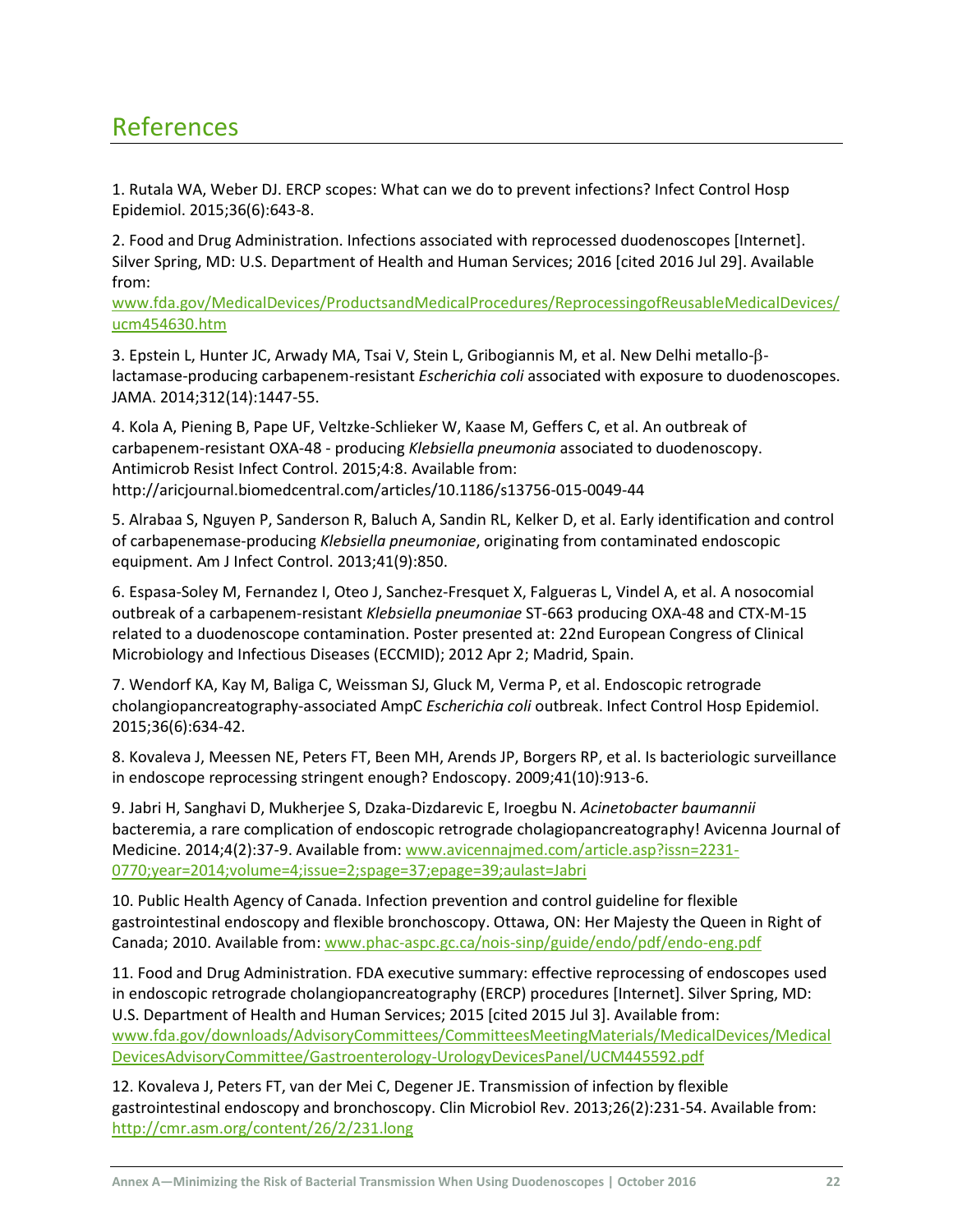13. Ontario Agency for Health Protection and Promotion (Public Health Ontario), Provincial Infectious Diseases Advisory Committee. Best practices for cleaning, disinfection and sterilization of medical equipment/devices in all health care settings. 3rd ed. Toronto, ON: Queen's Printer for Ontario; 2013. Available from:

[www.publichealthontario.ca/en/eRepository/PIDAC\\_Cleaning\\_Disinfection\\_and\\_Sterilization\\_2013.pdf](http://www.publichealthontario.ca/en/eRepository/PIDAC_Cleaning_Disinfection_and_Sterilization_2013.pdf)

14. Armstrong D, Barkun A, Bridges R, Carter R, de Cara C, Dubé C, et al. Canadian Association of Gastroenterology consensus guidelines on safety and quality indicators in endoscopy. Can J Gastroenterol. 2012;26(1):17-31. Available from:

[https://www.ncbi.nlm.nih.gov/pmc/articles/PMC3275402/pdf/cjg26017.pdf](https://www.cag-acg.org/uploads/cag_safety_quality_indicators_endoscopy_consensus_paper.pdf)

15. Gastroenterological Society of Australia. Infection control in endoscopy: microbiological testing of gastrointestinal and respiratory endoscopes and automated flexible endoscope reprocessors [Internet]. Sydney, NSW: Gastroenterological Society of Australia; 2008 [cited 2015 Jun 24]. Available from: [www.gesa.org.au/files/editor\\_upload/File/Professional/Endoscopy\\_Microbiological\\_Testing.pdf](http://www.gesa.org.au/files/editor_upload/File/Professional/Endoscopy_Microbiological_Testing.pdf)

16. Dirlam Langlay AM, Ofstead CL, Mueller NJ, Tosh PK, Baron TH, Wetzler HP. Reported gastrointestinal endoscope reprocessing lapses: The tip of the iceberg. Am J Infect Control. 2013;41(12):1188-94.

17. American Society for Gastrointestinal Endoscopy. Transmission of CRE bacteria through endoscopic retrograde cholangiopancreatography (ERCP). Interim guidance [Internet]. Downers Grove, IL: American Society for Gastrointestinal Endoscopy; 2015 [cited 2015 Jun 23]. Available from: [www.asge.org/uploadedFiles/Publications\\_and\\_Products/ASGE\\_InterimGuidance\\_CRE\\_03172015.pdf?z](http://www.asge.org/uploadedFiles/Publications_and_Products/ASGE_InterimGuidance_CRE_03172015.pdf?zbrandid=439&zidType=CH&zid=9379886&zsubscriberId=93269468&zbdom=http://www.informz.net) [brandid=439&zidType=CH&zid=9379886&zsubscriberId=93269468&zbdom=http://www.informz.net](http://www.asge.org/uploadedFiles/Publications_and_Products/ASGE_InterimGuidance_CRE_03172015.pdf?zbrandid=439&zidType=CH&zid=9379886&zsubscriberId=93269468&zbdom=http://www.informz.net)

18. American Society for Gastrointestinal Endoscopy. ASGE duodenoscope infection control summit executve summary [Internet]. Downers Grove, IL: American Society of Gastrointestinal Endoscopy; 2015 [cited 2015 Jun 23]. Available from: [www.asge.org/uploadedFiles/Public\\_E-](http://www.asge.org/uploadedFiles/Public_E-Blast_PDFs/ASGE_Duodenoscope_Summit_ExecSummary.pdf)[Blast\\_PDFs/ASGE\\_Duodenoscope\\_Summit\\_ExecSummary.pdf](http://www.asge.org/uploadedFiles/Public_E-Blast_PDFs/ASGE_Duodenoscope_Summit_ExecSummary.pdf)

19. Centers for Disease Control and Prevention. Interim culture method for the duodenoscope - distal end and instrument channel. Version 08/19/2015 [Internet]. Atlanta, GA: Department of Health and Human Services; 2015 [cited 2016 Jul 29]. Available from[: www.cdc.gov/hai/pdfs/lab/interim](http://www.cdc.gov/hai/pdfs/lab/interim-duodenoscope-culture-method.pdf)[duodenoscope-culture-method.pdf](http://www.cdc.gov/hai/pdfs/lab/interim-duodenoscope-culture-method.pdf)

20. Centers for Disease Control and Prevention. Interim protocol for healthcare facilities regarding surveillance for bacterial contamination of duodenoscopes after reprocessing. vs03.11.15 [Internet]. Atlanta, GA: U.S. Department of Health and Human Services; 2015 [cited 2015 Jun 24]. Available from: [www.cdc.gov/hai/pdfs/cre/interim-duodenoscope-surveillance-Protocol.pdf](http://www.cdc.gov/hai/pdfs/cre/interim-duodenoscope-surveillance-Protocol.pdf)

21. Centers for Disease Control and Prevention. Interim sampling method for the duodenoscope - distal end and instrument channel. Version 03/11/2015 [Internet]. Atlanta, GA: U.S. Department of Health and Human Services; 2015 [cited 2015 Jun 23]. Available from: [www.cdc.gov/hai/pdfs/lab/interim](http://www.cdc.gov/hai/pdfs/lab/interim-duodenoscope-sampling-method.pdf)[duodenoscope-sampling-method.pdf](http://www.cdc.gov/hai/pdfs/lab/interim-duodenoscope-sampling-method.pdf)

22. ECRI Institute. High priority hazard report. ECRI Institute recommends culturing duodenoscopes as a key step to reducing CRE infections [Internet]. Plymouth Meeting, PA: ECRI Institute; 2015 [cited 2015 Jul 3]. Available from:

[https://www.ecri.org/Resources/Superbug/Culturing\\_Duodenoscopes\\_Key\\_Step\\_to\\_Reducing\\_CRE\\_Inf](https://www.ecri.org/Resources/Superbug/Culturing_Duodenoscopes_Key_Step_to_Reducing_CRE_Infections.pdf) [ections.pdf](https://www.ecri.org/Resources/Superbug/Culturing_Duodenoscopes_Key_Step_to_Reducing_CRE_Infections.pdf)

23. Centers for Disease Control and Prevention. Frequently asked questions (FAQs) on the interim duodenoscope surveillance protocol [Internet]. Atlanta, GA: U.S. Department of Health and Human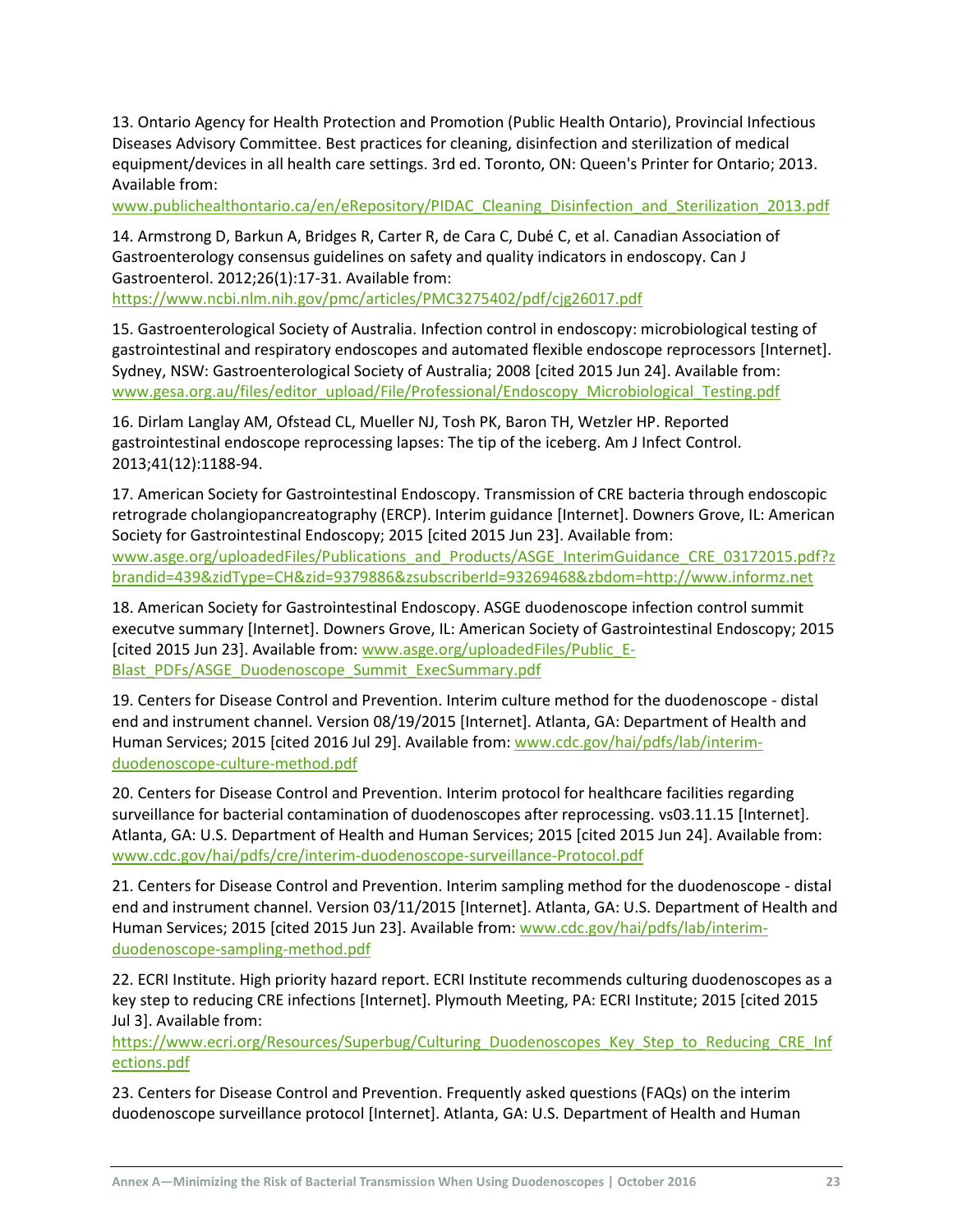Services; 2015 [cited 2015 Jun 23]. Available from: [www.cdc.gov/hai/organisms/cre/cre-duodenoscope](http://www.cdc.gov/hai/organisms/cre/cre-duodenoscope-surveillance-protocol-FAQs.html)[surveillance-protocol-FAQs.html#](http://www.cdc.gov/hai/organisms/cre/cre-duodenoscope-surveillance-protocol-FAQs.html)

24. United State Senate Health, Education, Labor and Pensions Committee. Preventable tragedies: Superbugs and how ineffective monitoring of medical device safety fails patients. Minority staff report. [Internet]. Washington, DC: United States Senate; 2016 [cited 2016 Jun 1]. Available from: <https://www.help.senate.gov/imo/media/doc/Duodenoscope%20Investigation%20FINAL%20Report.pdf>

25. Food and Drug Administration. Updated information for healthcare providers regarding duodenoscpes [Internet]. March 4. 2015. Silver Spring, MD: U.S. Department of Health and Human Services; 2015 [cited 2015 Jun 23]. Available from:

[www.fda.gov/downloads/MedicalDevices/DeviceRegulationandGuidance/ReprocessingofReusableMedi](http://www.fda.gov/downloads/MedicalDevices/DeviceRegulationandGuidance/ReprocessingofReusableMedicalDevices/UCM436588.pdf) [calDevices/UCM436588.pdf](http://www.fda.gov/downloads/MedicalDevices/DeviceRegulationandGuidance/ReprocessingofReusableMedicalDevices/UCM436588.pdf)

26. Food and Drug Administration. Brief summary of the gastroenterology and urology devices panel meeting May 14-15, 2015 [Internet]. Silver Spring, MD: U.S. Health and Human Services; 2015 [cited 2015 Jun 23]. Available from:

[www.fda.gov/downloads/AdvisoryCommittees/CommitteesMeetingMaterials/MedicalDevices/Medical](http://www.fda.gov/downloads/AdvisoryCommittees/CommitteesMeetingMaterials/MedicalDevices/MedicalDevicesAdvisoryCommittee/Gastroenterology-UrologyDevicesPanel/UCM447407.pdf) [DevicesAdvisoryCommittee/Gastroenterology-UrologyDevicesPanel/UCM447407.pdf](http://www.fda.gov/downloads/AdvisoryCommittees/CommitteesMeetingMaterials/MedicalDevices/MedicalDevicesAdvisoryCommittee/Gastroenterology-UrologyDevicesPanel/UCM447407.pdf)

27. Beilenhoff U, Neumann CS, Rey JF, Biering H, Blum R, Schmidt V, the ESGE Guidelines Committee. ESGE-ESGENA guideline for quality assurance in reprocessing: microbiological surveillance testing in endoscopy. Endoscopy. 2007;39:175-81. Available from:

https://www.esge.com/assets/downloads/pdfs/guidelines/2007 quality assurance in reprocessing.pdf

28. The ESGENA Governing Board. Outbreaks with multidrug resistant germs via ERCP [Internet]. Manching, Germany: European Society of Gastroenterology and Endoscopy Nurses and Associates (ESGENA); 2015 [cited 2015 Jun 23]. Available from:

[www.esgena.org/newsletter/1502/2015\\_esg\\_news\\_ercp\\_outbreaks.pdf](http://www.esgena.org/newsletter/1502/2015_esg_news_ercp_outbreaks.pdf)

29. CSA Group. CSA Z314.0-13 Medical device reprocessing - general requirements. Toronto, ON: CSA Group; 2013.

30. CSA Group. CSA Z314.8-14 Decontamination of reusable medical devices. Toronto, ON: CSA Group; 2014.

31. Saliou P, Cholet F, Jézéquel J, Robaszkiewicz M, Le Bars H, Baron R. The use of channel-purge storage for gastrointestinal endoscopes reduces microbial contamination. Infect Control Hosp Epidemiol. 2015;36(9):1100-2.

32. Grandval P, Hautefeuille G, Marchetti B, Pineau L, Laugier R. Evaluation of a storage cabinet for heatsensitive endoscopes in a clinical setting. J Hosp Infect. 2013;84(1):71-6.

33. Pineau L, Villard E, Duc DL, Marchetti B. Endoscope drying/storage cabinet: interest and efficacy. J Hosp Infect. 2008;68(1):59-65.

34. Muscarella LF. Inconsistencies in endoscope-reprocessing and infection-control guidelines: the importance of endoscope drying. Am J Gastroenterol. 2006;101(9):2147-54.

35. Food and Drug Administration. Design of endoscopic retrograde cholangiopancreatography (ERCP) duodenoscopes may impede effective cleaning: FDA safety communication [Internet]. Silver Spring, MD: U.S. Department of Health and Human Services; 2015 [cited 2015 Jul 3]. Available from: [www.fda.gov/MedicalDevices/Safety/AlertsandNotices/ucm434871.htm](http://www.fda.gov/MedicalDevices/Safety/AlertsandNotices/ucm434871.htm)

36. Loeve IA. Investigation Olympus TJF-Q180V scope following detected contamination after cleaning and disinfection [Internet]. Delft, Netherlands: Delft University of Technology; 2012 [cited 2016 Jun 1]. Available from[: https://assets.documentcloud.org/documents/2454747/may-2012-report-by-loeve.pdf](https://assets.documentcloud.org/documents/2454747/may-2012-report-by-loeve.pdf)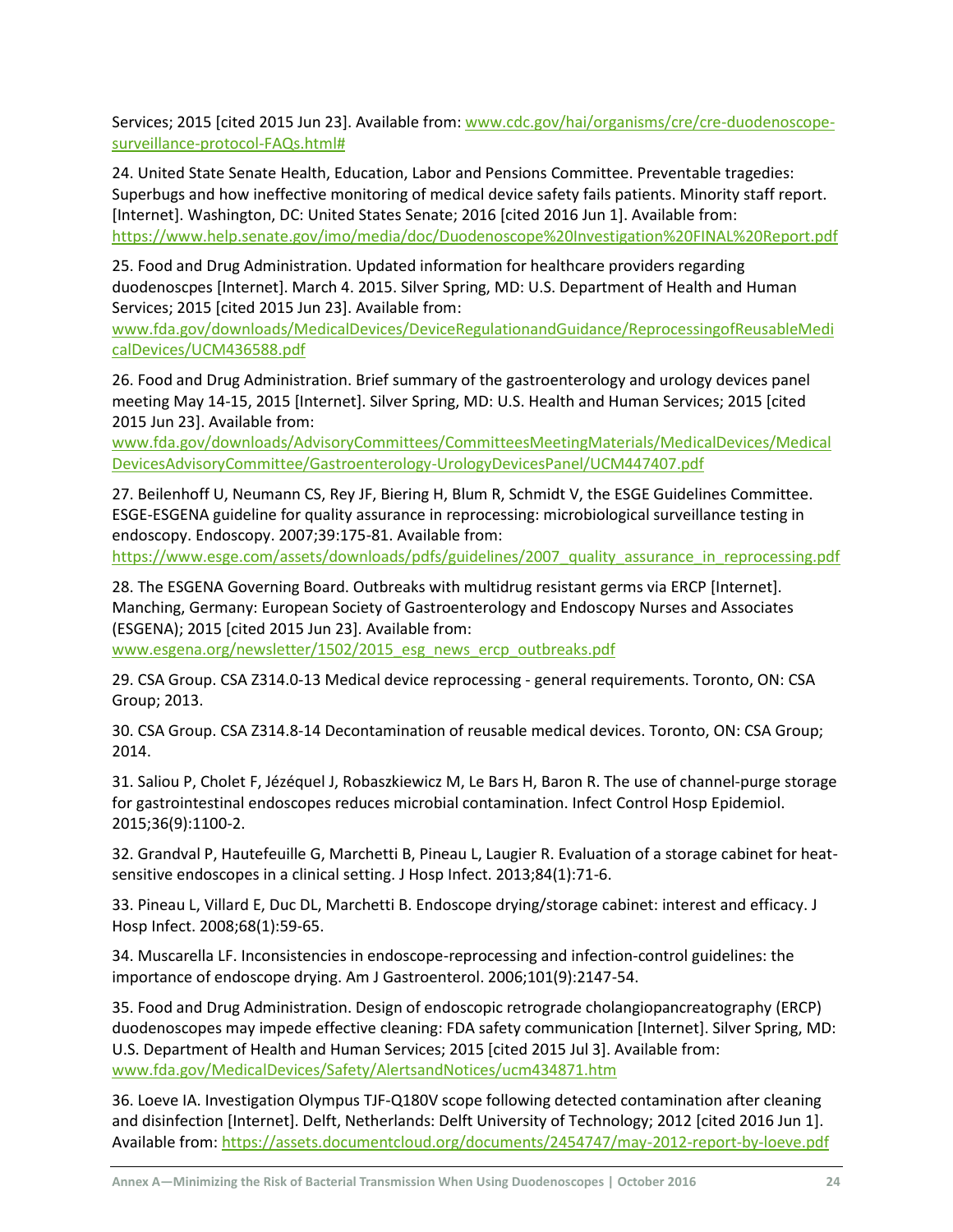37. Alfa MJ, DeGagne P, Olson N, Hizon R. Comparison of liquid chemical sterilization with peracetic acid and ethylene oxide sterilization for long narrow lumens. Am J Infect Control. 1998;26(5):469-77.

38. Alfa MJ, DeGagne P, Olson N, Puchalski T. Comparison of ion plasma, vaporized hydrogen peroxide, and 100% ethylene oxide sterilizers to the 12/88 ethylene oxide gas sterilizer. Infect Control Hosp Epidemiol. 1996;17(2):92-100.

39. Doyle JE ER. Resistance of *Bacillus subtilis* var. niger spores occluded in water-insoluble crystals to three sterilization agents. Appl Microbiol. 1967;15(4):726-30. Available from: <https://www.ncbi.nlm.nih.gov/pmc/articles/PMC547045/>

40. Lewis DL AM. Resistance of microorganisms to disinfection in dental and medical devices. Nat Med. 1995;1(9):956-8.

41. Food and Drug Administration. Supplemental measures to enhance duodenoscope reprocessing: FDA safety communication [Internet]. Silver Spring: U.S. Department of Health and Human Services; 2015 [cited 2015 Nov 10]. Available from: [www.fda.gov/MedicalDevices/Safety/AlertsandNotices/ucm454766.htm](http://www.fda.gov/MedicalDevices/Safety/AlertsandNotices/ucm454766.htm)

42. McCool S, Mutl CA, Querry A, McGrath K, Slivka A, Zonker J, et al. High level disinfection (HLD) failure in gastrointestinal scopes with elevator channels - is it time to switch to ethylene oxide (ETO) sterilization? Poster presented at: ID Week 2014; 2014 Oct 11; Philadelphia, PA.

43. Terashita D, Kim M, Marquez P, English L, Schwartz B, Green N, et al. Los Angeles County public health response to outbreaks of carbapenem-resistant Enterobacteriaceae (CRE) associated with endoscopic retrograde cholangiopancreatography (ERCP). Presented at: ID Week 2015. 2015 Oct 8; San Diego, CA.

44. Higa JT, Gluck M, Ross AS. Duodenoscope-associated bacterial infections: a review and update. Curr Treat Options Gastroenterol. 2016;14(2):185-93.

45. Neves MS, da Silva MG, Ventura GM, Cortes PB, Duarte RS, de Souza HS. Effectiveness of current disinfection procedures against biofilm on contaminated GI endoscopes. Gastrointest Endosc. 2016;83(5):944-53.

46. Ofstead CL, Wetzler HP, Doyle EM, Rocco CK, Visrodia KH, Baron TH, et al. Persistent contamination on colonoscopes and gastroscopes detected by biologic cultures and rapid indicators despite reprocessing performed in accordance with guidelines. Am J Infect Control. 2015;43(8):794-801.

47. Batailler P, Saviuc P, Picot-Gueraud R, Bosson JL, Mallaret MR. Usefulness of adenosinetriphosphate bioluminescence assay (ATPmetry) for monitoring the reprocessing of endoscopes. Infect Control Hosp Epidemiol. 2015;36(12):1437-43.

48. Shin SP KW. Recent update on microbiological monitoring of gastrointestinal endoscopes after highlevel disinfection. Clin Endosc. 2015;48(5):369-73. Available from[: http://e](http://e-ce.org/journal/view.php?doi=10.5946/ce.2015.48.5.369)[ce.org/journal/view.php?doi=10.5946/ce.2015.48.5.369](http://e-ce.org/journal/view.php?doi=10.5946/ce.2015.48.5.369)

49. Visrodia KH, Ofstead CL, Yellin HL, Wetzler HP, Tosh PK, Baron TH. The use of rapid indicators for the detection of organic residues on clinically used gastrointestinal endoscopes with and without visually apparent debris. Infect Control Hosp Epidemiol. 2014;35(8):987-94.

50. Alfa MJ, Olson N, Murray BL. Comparison of clinically relevant benchmarks and channel sampling methods used to assess manual cleaning compliance for flexible gastrointestinal endoscopes. Am J Infect Control. 2014;42(1):e1-5.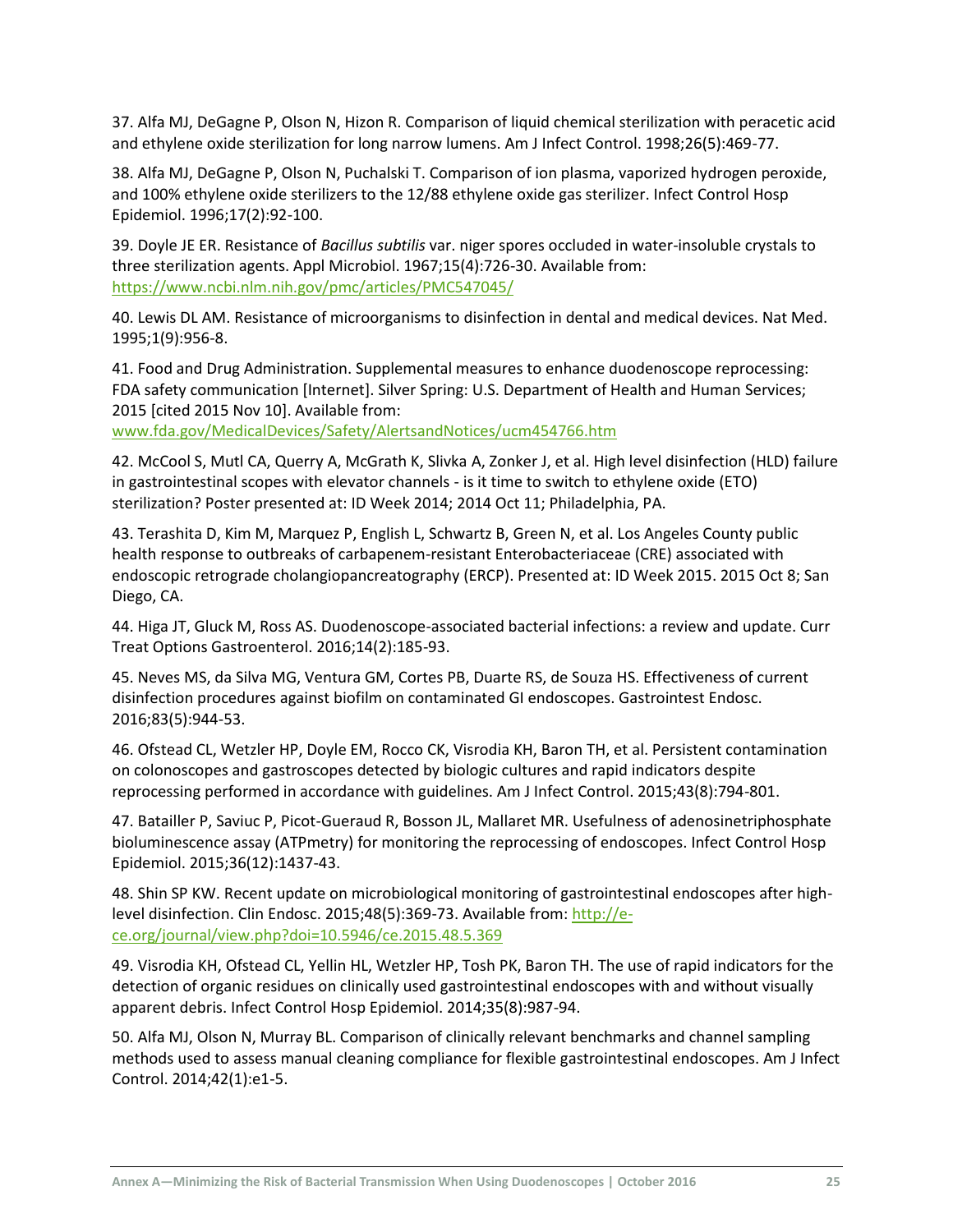51. Fushimi R, Takashina M, Yoshikawa H, Kobayashi H, Okubo T, Nakata S, et al. Comparison of adenosine triphosphate, microbiological load, and residual protein as indicators for assessing the cleanliness of flexible gastrointestinal endoscopes. Am J Infect Control. 2013;41(2):161-4.

52. Alfa MJ, Fatima I, Olson N. The adenosine triphosphate test is a rapid and reliable audit tool to assess manual cleaning adequacy of flexible endoscope channels. Am J Infect Control. 2013;41(3):249-53.

53. Alfa MJ, Fatima I, Olson N. Validation of adenosine triphosphate to audit manual cleaning of flexible endoscope channels. Am J Infect Control. 2013;41(3):245-8.

54. ASGE Technology Committee, Komanduri S, Abu Dayyeh BK, Chauhan SS, Gottlieb KT, et al. Technologies for monitoring the quality of endoscope reprocessing. Gastrointest Endosc. 2014;80(3):369-73.

55. Obee PC, Griffith CJ, Cooper RA, Cooke RP, Bennion NE, Lewis M. Real-time monitoring in managing the decontamination of flexible gastrointestinal endoscopes. Am J Infect Control. 2005;33(4):202-6.

56. Hansen D, Benner D, Hilgenhoner M, Leisebein T, Brauksiepe A, Popp W. ATP measurement as method to monitor the quality of reprocessing flexible endoscopes. Ger Med Sci. 2004;2:Doc04. Available from[: https://www.ncbi.nlm.nih.gov/pmc/articles/PMC2703208/](https://www.ncbi.nlm.nih.gov/pmc/articles/PMC2703208/)

57. Alfa MJ, Olson N, Degagne P, Simner PJ. Development and validation of rapid use scope test strips to determine the efficacy of manual cleaning for flexible endoscope channels. Am J Infect Control. 2012;40(9):860-5.

58. Food and Drug Administration. Olympus validates new reprocessing instructions for model TJF-Q180V duodenoscopes: FDA safety communication [Internet]. Silver Spring, MD: U.S. Department of Health and Human Services; 2016 [cited 2016 May 2]. Available from: [www.fda.gov/MedicalDevices/Safety/AlertsandNotices/ucm439999.htm](http://www.fda.gov/MedicalDevices/Safety/AlertsandNotices/ucm439999.htm)

59. Society of Gastroenterology Nurses and Associates, Inc. Standards of infection control in reprocessing of flexible gastrointestinal endoscopes [Internet]. Chicago, IL: Society of Gastroenterology Nurses and Associates, Inc; 2012 [cited 2015 Jul 22]. Available from: [https://www.sgna.org/Portals/0/Education/PDF/Standards-](https://www.sgna.org/Portals/0/Education/PDF/Standards-Guidelines/sgna_stand_of_infection_control_0812_FINAL.pdf)[Guidelines/sgna\\_stand\\_of\\_infection\\_control\\_0812\\_FINAL.pdf](https://www.sgna.org/Portals/0/Education/PDF/Standards-Guidelines/sgna_stand_of_infection_control_0812_FINAL.pdf)

60. Chang CL, Su LH, Lu CM, Tai FT, Huang YC, Chang KK. Outbreak of ertapenem-resistant *Enterobacter cloacae* urinary tract infections due to a contaminated ureteroscope. J Hosp Infect. 2013;85(2):118-24.

61. Smith ZL, Oh YS, Saeian K, Edmiston CE Jr, han AH, Massey BT, et al. Transmission of carbapenemresistant Enterobacteriaceae during ERCP: Time to revisit the current reprocessing guidelines. Gastrointest Endosc. 2015;81(4):1041-5.

62. Naryzhny I, Silas D, Chi K. Impact of ethylene oxide gas sterilization of duodenoscopes after a carbapenem-resistant Enterobacteriaceae outbreak. Gastrointest Endosc. 2016;84(2):259-62.

63. Gastroenterological Society of Australia. Infection control in endoscopy. 3<sup>rd</sup> ed [Internet]. Victoria. Australia: Gastroenterological Society of Australia and Gastroenterological Nurses College of Australia; 2010 [cited 2015 Jul 3]. Available from:

[www.gesa.org.au/files/editor\\_upload/File/DocumentLibrary/Professional/Infection\\_Control\\_in\\_Endosc](http://www.gesa.org.au/files/editor_upload/File/DocumentLibrary/Professional/Infection_Control_in_Endoscopy_Guidelines_2014.pdf) [opy\\_Guidelines\\_2014.pdf](http://www.gesa.org.au/files/editor_upload/File/DocumentLibrary/Professional/Infection_Control_in_Endoscopy_Guidelines_2014.pdf)

64. Department of Health, Government of South Australia. Fact sheet for health care professionals: Microbiological testing of endoscopes. Version 1.1 (Jul 2015) [Internet]. Adelaide, South Australia: Government of South Australia; 2014 [cited 2016 Jul 1]. Available from: [www.sahealth.sa.gov.au/wps/wcm/connect/d7a0d48044d0feb2a01cfd3f59363f11/FactSheet-](http://www.sahealth.sa.gov.au/wps/wcm/connect/d7a0d48044d0feb2a01cfd3f59363f11/FactSheet-endoscopes-microbiology-testing_V1+-phcs-ics-20140721.pdf?MOD=AJPERES&CACHEID=d7a0d48044d0feb2a01cfd3f59363f11)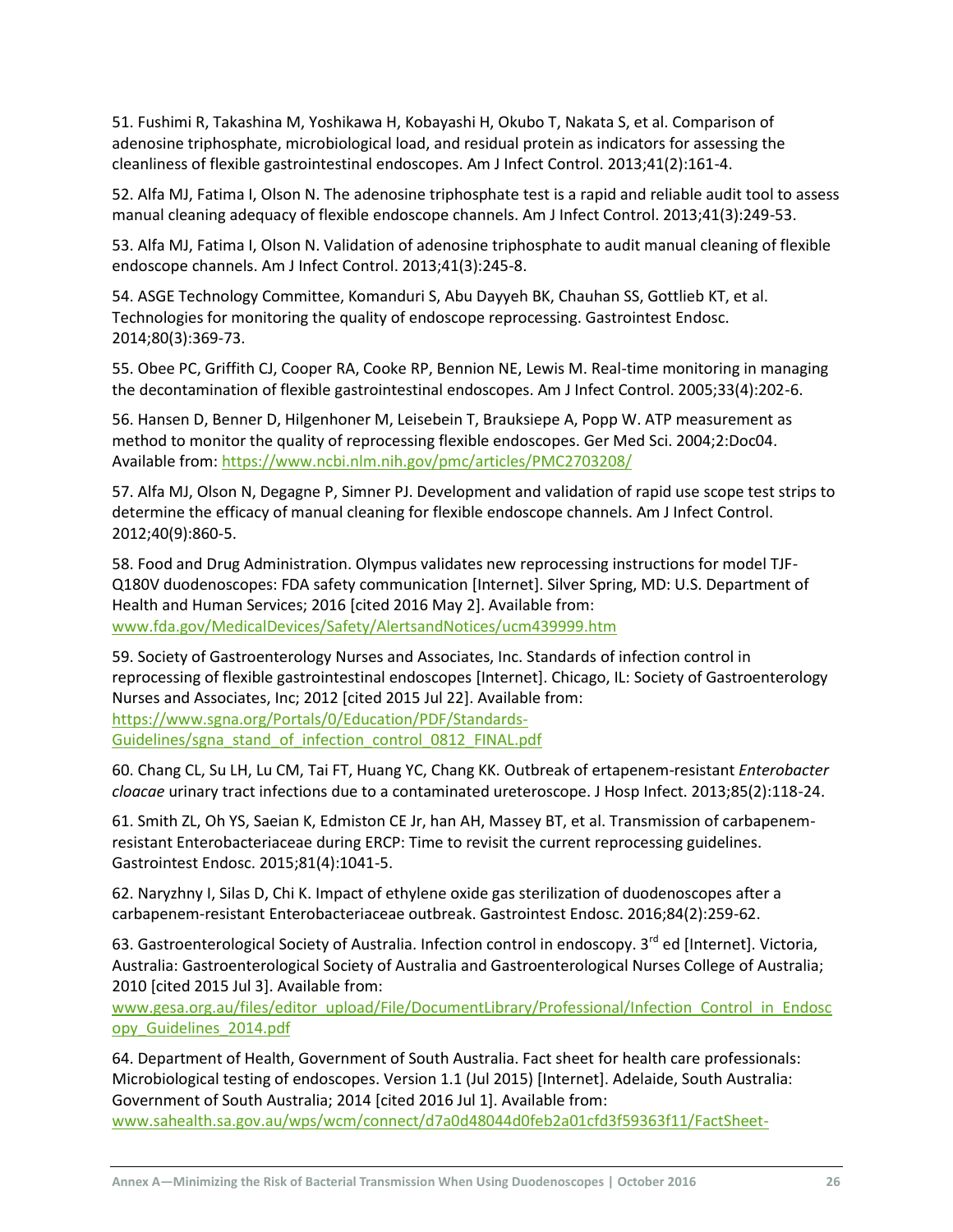[endoscopes-microbiology-testing\\_V1+-phcs-ics-](http://www.sahealth.sa.gov.au/wps/wcm/connect/d7a0d48044d0feb2a01cfd3f59363f11/FactSheet-endoscopes-microbiology-testing_V1+-phcs-ics-20140721.pdf?MOD=AJPERES&CACHEID=d7a0d48044d0feb2a01cfd3f59363f11)[20140721.pdf?MOD=AJPERES&CACHEID=d7a0d48044d0feb2a01cfd3f59363f11](http://www.sahealth.sa.gov.au/wps/wcm/connect/d7a0d48044d0feb2a01cfd3f59363f11/FactSheet-endoscopes-microbiology-testing_V1+-phcs-ics-20140721.pdf?MOD=AJPERES&CACHEID=d7a0d48044d0feb2a01cfd3f59363f11)

65. American Society for Microbiology. On the question of culturing of duodenoscopes [Internet]. Washington, DC: American Society for Microbiology; 2015 [cited 2015 Jul 3]. Available from: <https://www.asm.org/index.php/public-policy-2/98-policy/issues/93456-lp-4-15>

66. Endoscopy Working Group. Infection Control Subcommittee. Manitoba Advisory Committee on Infectious Diseases. Guidelines for infection prevention and control in endoscopy. Winnipeg: Manitoba Health Public Health; 2000. Available from[: http://cpsm.mb.ca/cjj39alckF30a/wp](http://cpsm.mb.ca/cjj39alckF30a/wp-content/uploads/NHMSF%20Appendix%20F%20Endoscopy%20Guidelines.pdf)[content/uploads/NHMSF%20Appendix%20F%20Endoscopy%20Guidelines.pdf](http://cpsm.mb.ca/cjj39alckF30a/wp-content/uploads/NHMSF%20Appendix%20F%20Endoscopy%20Guidelines.pdf)

67. Kovaleva J BA. Usefulness of bacteriological monitoring of endoscope reprocessing. In: Pascu O TM, editor. Therapeutic gastrointestinal endoscopy. Rijeka, Croatia: Intech; 2011. p. 141-63.

68. Naas T, Cuzon G, Babics A, Fortineau N, Boytchev I, Gayral F, et al. Endoscopy-associated transmission of carbapenem-resistant *Klebsiella pneumoniae* producing KPC-2 beta-lactamase. J Antimicrob Chemother. 2010;65(6):1305-6. Available from: <http://jac.oxfordjournals.org/content/65/6/1305.long>

69. Gastmeier P VR. *Klebsiella* spp. in endoscopy-associated infections: We may only be seeing the tip of the iceberg. Infection. 2014;42(1):15-21.

70. Centers for Disease Control and Prevention. Vital signs: Carbapenem-resistant Enterobacteriaceae. MMWR Morb Mortal Wkly Rep. 2013;62(9):165-70. Available from: [www.cdc.gov/mmwr/preview/mmwrhtml/mm6209a3.htm?s\\_cid=mm6209a3\\_w](http://www.cdc.gov/mmwr/preview/mmwrhtml/mm6209a3.htm?s_cid=mm6209a3_w)

71. Ontario Agency for Health Protection and Promotion (Public Health Ontario), Provincial Infectious Diseases Advisory Committee. Annex A-screening, testing and surveillance for antibiotic-resistant organisms (AROs) in all health care settings. Annexed to: Routine practices and additional precautions in all health care settings. 4<sup>th</sup> ed. Toronto, ON: Queen's Printer for Ontario; 2013. Available from: [www.publichealthontario.ca/en/eRepository/PIDAC-](http://www.publichealthontario.ca/en/eRepository/PIDAC-IPC_Annex_A_Screening_Testing_Surveillance_AROs_2013.pdf)

[IPC\\_Annex\\_A\\_Screening\\_Testing\\_Surveillance\\_AROs\\_2013.pdf](http://www.publichealthontario.ca/en/eRepository/PIDAC-IPC_Annex_A_Screening_Testing_Surveillance_AROs_2013.pdf)